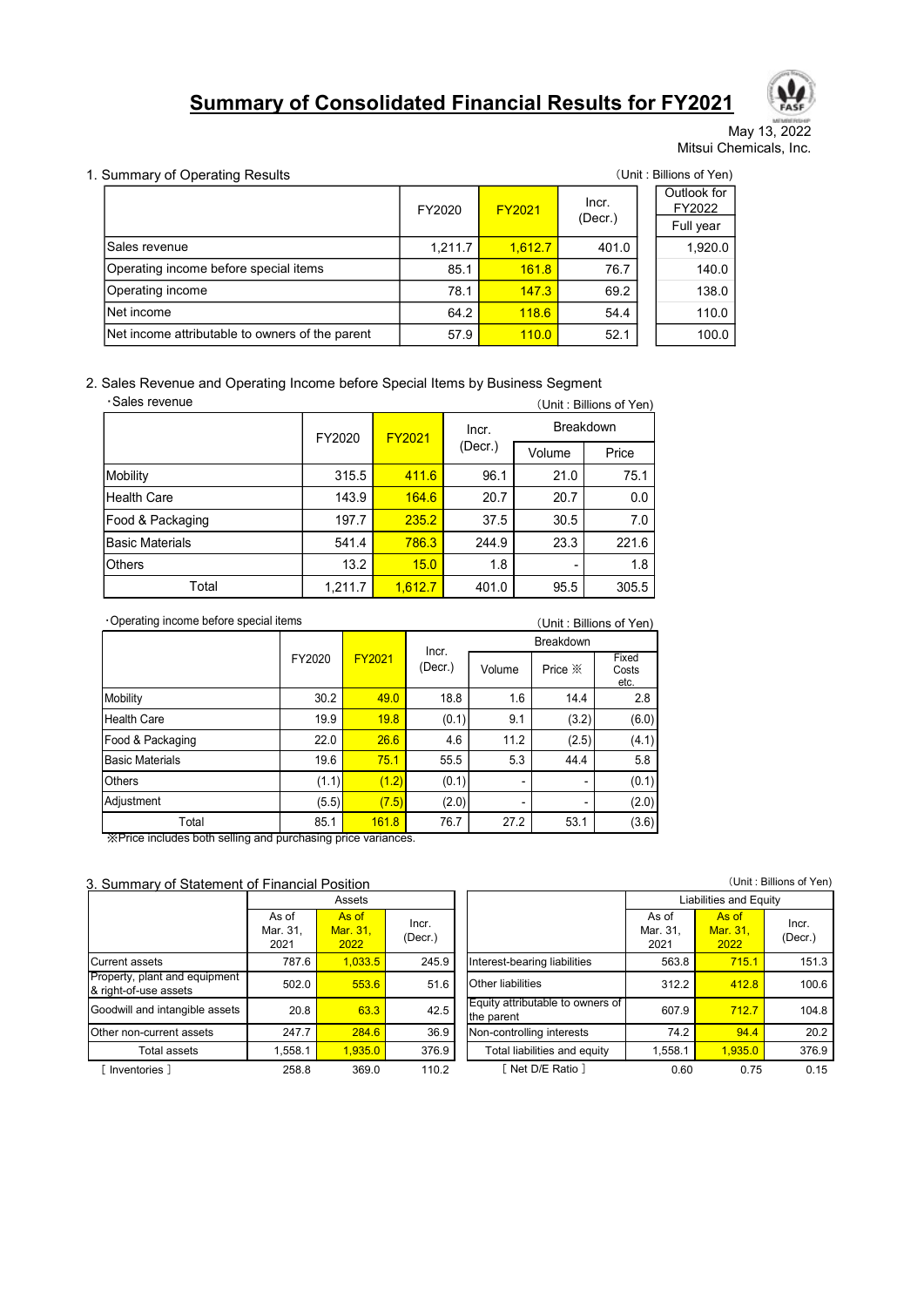#### 4. Summary of Statement of Cash Flows (Unit: Billions of Yen)

| <u>Odininal y Or Olatchicht Or Odsir i Iows</u> |        |               |         | $\sqrt{2}$            |
|-------------------------------------------------|--------|---------------|---------|-----------------------|
|                                                 | FY2020 | <b>FY2021</b> | Incr.   | Outlook for<br>FY2022 |
|                                                 |        |               | (Decr.) | Full year             |
| Cash flows from operating activities            | 174.3  | 92.6          | (81.7)  | 93.0                  |
| Cash flows from investing activities            | (77.5) | (205.2)       | (127.7) | (130.0)               |
| Free cash flows                                 | 96.8   | (112.6)       | (209.4) | (37.0)                |
| Cash flows from financing activities            | (69.0) | 89.2          | 158.2   | 29.0                  |
| <b>Others</b>                                   | 3.6    | 8.6           | 5.0     | 0.0                   |
| Net incr (decr.) in cash and cash equivalents   | 31.4   | (14.8)        | (46.2)  | (8.0)                 |
| Cash and cash equivalents at the end of period  | 196.0  | 181.2         | (14.8)  |                       |

### 5. Accounting Fundamentals

|                                 |              | FY2020 | <b>FY2021</b> | Incr.   | Outlook for<br>FY2022 |
|---------------------------------|--------------|--------|---------------|---------|-----------------------|
|                                 |              |        |               | (Decr.) | Full year             |
| R & D expenses                  | $¥$ Billions | 33.8   | 38.1          | 4.3     | 43.0                  |
| Depreciation & amortization     | $4$ Billions | 76.6   | 84.2          | 7.6     | 98.0                  |
| Capital expenditures            | $4$ Billions | 93.2   | 207.1         | 113.9   | 180.0                 |
| Financing incomes & expenses    | $4$ Billions | (3.2)  | (6.0)         | (2.8)   | (5.0)                 |
| Interest-bearing liabilities    | $4$ Billions | 563.8  | 715.1         | 151.3   | 773.0                 |
| Net D/E Ratio                   | percentage   | 0.60   | 0.75          | 0.15    | 0.76                  |
| Number of employees             | person       | 18,051 | 18.780        | 729     | 19,200                |
| Exchange rate                   | Yen / US\$   | 106    | 112           | 6       | 120                   |
| Domestic standard naphtha price | Yen / KL     | 31,300 | 56.600        | 25,300  | 75,000                |

### 6. Scope of Consolidation and Equity Method

|                                              | As of<br>Mar. 31,<br>2021 | As of<br>Mar. 31,<br>2022 | Incr.<br>(Decr.) | Outlook for<br>FY2022<br>Full year |
|----------------------------------------------|---------------------------|---------------------------|------------------|------------------------------------|
| Consolidated subsidiaries                    | 123                       | 129                       | 6                | 129                                |
| Joint operations                             | 4                         |                           |                  | 4                                  |
| Non-consolidated subsidiaries and affiliates | 27                        | 28                        |                  | 28                                 |
| Total                                        | 154                       | 161                       |                  | 161                                |

### 7. Sales Revenue and Operating Income before Special Items by Business Segment (by new business segment)

| 715.1<br>Interest-bearing liabilities<br>¥ Billions<br>563.8<br>151.3<br>773.0<br>Net D/E Ratio<br>0.75<br>0.60<br>0.15<br>0.76<br>percentage<br>18,780<br>Number of employees<br>729<br>19,200<br>18,051<br>person<br>Exchange rate<br>112<br>120<br>Yen / US\$<br>106<br>6<br>Domestic standard naphtha price<br>31,300<br>56,600<br>25,300<br>75,000<br>Yen / KL<br>Scope of Consolidation and Equity Method<br>Outlook for<br>As of<br>As of<br>Incr.<br>FY2022<br>Mar. 31,<br>Mar. 31,<br>(Decr.)<br>Full year<br>2022<br>2021<br>Consolidated subsidiaries<br>129<br>129<br>123<br>6<br>Joint operations<br>$\overline{4}$<br>$\overline{4}$<br>4<br>Non-consolidated subsidiaries and affiliates<br>28<br>27<br>28<br>1 |
|--------------------------------------------------------------------------------------------------------------------------------------------------------------------------------------------------------------------------------------------------------------------------------------------------------------------------------------------------------------------------------------------------------------------------------------------------------------------------------------------------------------------------------------------------------------------------------------------------------------------------------------------------------------------------------------------------------------------------------|
|                                                                                                                                                                                                                                                                                                                                                                                                                                                                                                                                                                                                                                                                                                                                |
|                                                                                                                                                                                                                                                                                                                                                                                                                                                                                                                                                                                                                                                                                                                                |
|                                                                                                                                                                                                                                                                                                                                                                                                                                                                                                                                                                                                                                                                                                                                |
|                                                                                                                                                                                                                                                                                                                                                                                                                                                                                                                                                                                                                                                                                                                                |
|                                                                                                                                                                                                                                                                                                                                                                                                                                                                                                                                                                                                                                                                                                                                |
|                                                                                                                                                                                                                                                                                                                                                                                                                                                                                                                                                                                                                                                                                                                                |
|                                                                                                                                                                                                                                                                                                                                                                                                                                                                                                                                                                                                                                                                                                                                |
|                                                                                                                                                                                                                                                                                                                                                                                                                                                                                                                                                                                                                                                                                                                                |
|                                                                                                                                                                                                                                                                                                                                                                                                                                                                                                                                                                                                                                                                                                                                |
|                                                                                                                                                                                                                                                                                                                                                                                                                                                                                                                                                                                                                                                                                                                                |
|                                                                                                                                                                                                                                                                                                                                                                                                                                                                                                                                                                                                                                                                                                                                |
|                                                                                                                                                                                                                                                                                                                                                                                                                                                                                                                                                                                                                                                                                                                                |
|                                                                                                                                                                                                                                                                                                                                                                                                                                                                                                                                                                                                                                                                                                                                |
| Total<br>161<br>$\overline{7}$<br>154<br>161                                                                                                                                                                                                                                                                                                                                                                                                                                                                                                                                                                                                                                                                                   |
| Sales Revenue and Operating Income before Special Items by Business Segment (by new business segment)<br>(Unit: Billions of Yen)<br>·Sales revenue<br>Outlook for                                                                                                                                                                                                                                                                                                                                                                                                                                                                                                                                                              |
| FY2021<br>FY2022                                                                                                                                                                                                                                                                                                                                                                                                                                                                                                                                                                                                                                                                                                               |
| Interim<br><b>Full year</b><br>Full year                                                                                                                                                                                                                                                                                                                                                                                                                                                                                                                                                                                                                                                                                       |
| Life & Healthcare Solutions<br>102.8<br>225.2<br>246.0                                                                                                                                                                                                                                                                                                                                                                                                                                                                                                                                                                                                                                                                         |
| <b>Mobility Solutions</b><br>199.4<br>432.7<br>538.0                                                                                                                                                                                                                                                                                                                                                                                                                                                                                                                                                                                                                                                                           |
| <b>ICT Solutions</b><br>101.7<br>207.1<br>244.0                                                                                                                                                                                                                                                                                                                                                                                                                                                                                                                                                                                                                                                                                |
| Basic & Green Materials<br>737.1<br>879.0<br>334.5                                                                                                                                                                                                                                                                                                                                                                                                                                                                                                                                                                                                                                                                             |
| Others<br>5.1<br>10.6<br>13.0                                                                                                                                                                                                                                                                                                                                                                                                                                                                                                                                                                                                                                                                                                  |
|                                                                                                                                                                                                                                                                                                                                                                                                                                                                                                                                                                                                                                                                                                                                |
| Total<br>1,612.7<br>743.5<br>1,920.0                                                                                                                                                                                                                                                                                                                                                                                                                                                                                                                                                                                                                                                                                           |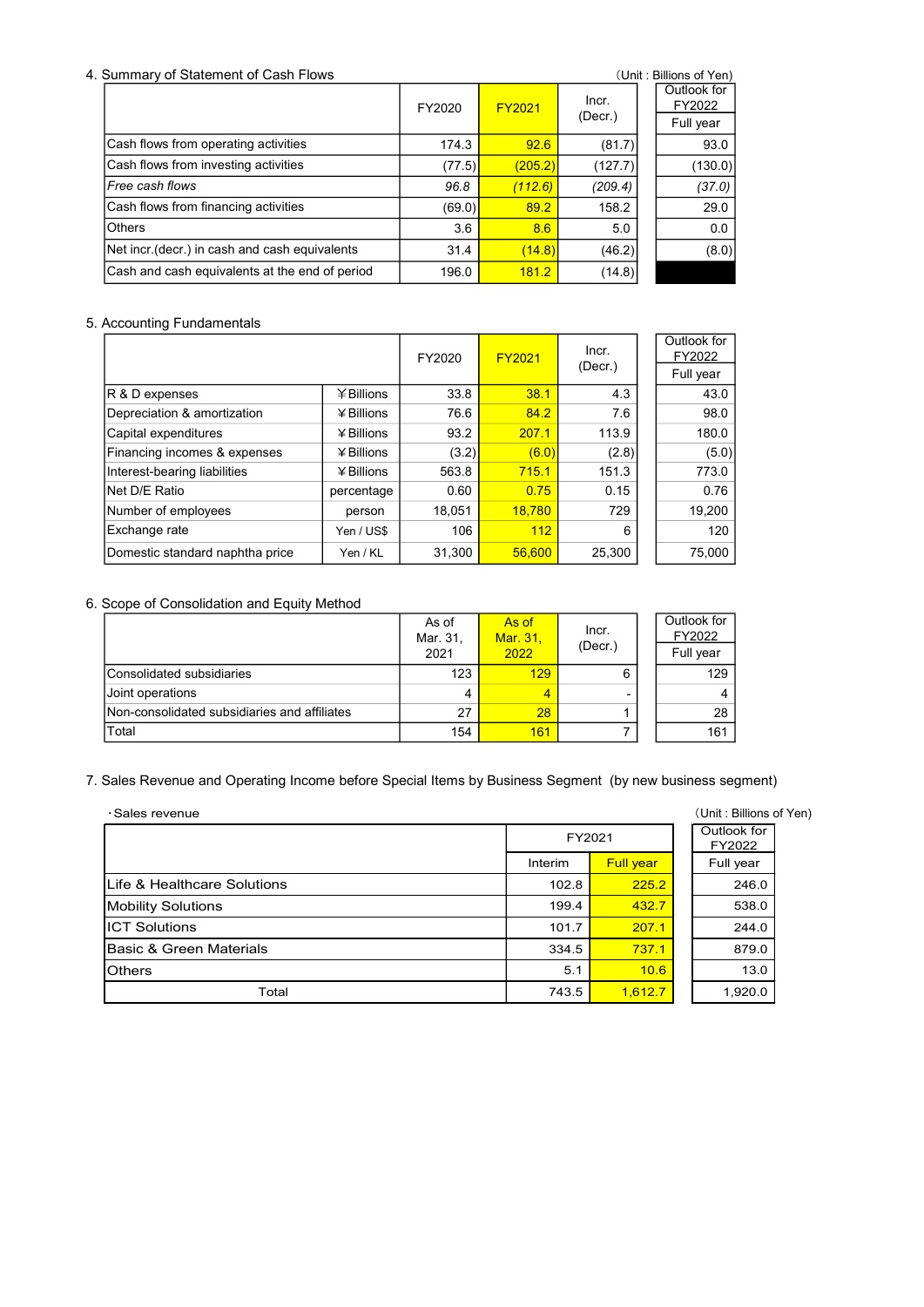| Operating income before special items<br>(Unit: Billions of Yen)<br>Outlook for                                                                                                                                                                                                                                                                                                                                                                                                                                                                                                                                                                                                                                                  |
|----------------------------------------------------------------------------------------------------------------------------------------------------------------------------------------------------------------------------------------------------------------------------------------------------------------------------------------------------------------------------------------------------------------------------------------------------------------------------------------------------------------------------------------------------------------------------------------------------------------------------------------------------------------------------------------------------------------------------------|
|                                                                                                                                                                                                                                                                                                                                                                                                                                                                                                                                                                                                                                                                                                                                  |
|                                                                                                                                                                                                                                                                                                                                                                                                                                                                                                                                                                                                                                                                                                                                  |
|                                                                                                                                                                                                                                                                                                                                                                                                                                                                                                                                                                                                                                                                                                                                  |
|                                                                                                                                                                                                                                                                                                                                                                                                                                                                                                                                                                                                                                                                                                                                  |
|                                                                                                                                                                                                                                                                                                                                                                                                                                                                                                                                                                                                                                                                                                                                  |
|                                                                                                                                                                                                                                                                                                                                                                                                                                                                                                                                                                                                                                                                                                                                  |
|                                                                                                                                                                                                                                                                                                                                                                                                                                                                                                                                                                                                                                                                                                                                  |
|                                                                                                                                                                                                                                                                                                                                                                                                                                                                                                                                                                                                                                                                                                                                  |
|                                                                                                                                                                                                                                                                                                                                                                                                                                                                                                                                                                                                                                                                                                                                  |
|                                                                                                                                                                                                                                                                                                                                                                                                                                                                                                                                                                                                                                                                                                                                  |
|                                                                                                                                                                                                                                                                                                                                                                                                                                                                                                                                                                                                                                                                                                                                  |
|                                                                                                                                                                                                                                                                                                                                                                                                                                                                                                                                                                                                                                                                                                                                  |
|                                                                                                                                                                                                                                                                                                                                                                                                                                                                                                                                                                                                                                                                                                                                  |
|                                                                                                                                                                                                                                                                                                                                                                                                                                                                                                                                                                                                                                                                                                                                  |
| FY2021<br>FY2022                                                                                                                                                                                                                                                                                                                                                                                                                                                                                                                                                                                                                                                                                                                 |
| Full year<br>Interim<br>Full year                                                                                                                                                                                                                                                                                                                                                                                                                                                                                                                                                                                                                                                                                                |
| Life & Healthcare Solutions<br>11.6<br>24.6<br>27.0                                                                                                                                                                                                                                                                                                                                                                                                                                                                                                                                                                                                                                                                              |
| 32.6<br><b>Mobility Solutions</b><br>16.1<br>41.5                                                                                                                                                                                                                                                                                                                                                                                                                                                                                                                                                                                                                                                                                |
| <b>ICT Solutions</b><br>29.8<br>36.5<br>16.6                                                                                                                                                                                                                                                                                                                                                                                                                                                                                                                                                                                                                                                                                     |
| <b>Basic &amp; Green Materials</b><br>49.4<br>77.4<br>36.0                                                                                                                                                                                                                                                                                                                                                                                                                                                                                                                                                                                                                                                                       |
| Others<br>1.5<br>1.8<br>3.5                                                                                                                                                                                                                                                                                                                                                                                                                                                                                                                                                                                                                                                                                                      |
| (4.5)<br>Adjustment<br>(0.9)<br>(4.4)                                                                                                                                                                                                                                                                                                                                                                                                                                                                                                                                                                                                                                                                                            |
| Total<br>94.3<br>161.8<br>140.0                                                                                                                                                                                                                                                                                                                                                                                                                                                                                                                                                                                                                                                                                                  |
| X Changes in Reported Segments Classification Methods<br>On April 1, 2022, Mitsui Chemicals, Inc. (hereafter "the Company") implemented structural reforms to promote the basic company-wide<br>strategy in the New Long-Term Business Plan "VISION 2030". The details of company-wide reorganization are described in "Organization<br>Restructuring Effective April 2022" released on November 25, 2021. Please also refer to those below.<br>https://jp.mitsuichemicals.com/sites/default/files/media/document/2021/211125e.pdf<br>The amounts of FY2021 are summarized by the new segments of FY2022. The amounts of FY2021 are approximate estimates to compare<br>with FY2022 forecast. They are unaudited by the auditor. |
| <b>Dividends</b>                                                                                                                                                                                                                                                                                                                                                                                                                                                                                                                                                                                                                                                                                                                 |
| Annual Dividends per Share (yen)                                                                                                                                                                                                                                                                                                                                                                                                                                                                                                                                                                                                                                                                                                 |
| Interim<br>Year-end<br>3rd Q<br><b>Annual Total</b><br>1st Q<br>(2nd Q)<br>(4th Q)                                                                                                                                                                                                                                                                                                                                                                                                                                                                                                                                                                                                                                               |
| FY2021 Result<br>120.00<br>55.00<br>65.00<br>$\blacksquare$                                                                                                                                                                                                                                                                                                                                                                                                                                                                                                                                                                                                                                                                      |
| FY2022 Forecast<br>60.00<br>60.00<br>120.00<br>$\blacksquare$<br>$\blacksquare$                                                                                                                                                                                                                                                                                                                                                                                                                                                                                                                                                                                                                                                  |
| The year-end dividend for FY2021 consists of 60.00 yen regular dividend and 5.00 yen memorial dividend.                                                                                                                                                                                                                                                                                                                                                                                                                                                                                                                                                                                                                          |
| Number of Shares Outstanding (common stock)                                                                                                                                                                                                                                                                                                                                                                                                                                                                                                                                                                                                                                                                                      |
| <b>FY2021</b><br>FY2020                                                                                                                                                                                                                                                                                                                                                                                                                                                                                                                                                                                                                                                                                                          |

#### 8. Dividends

|                         |       |                    | Annual Dividends per Share (yen) |                     |                     |
|-------------------------|-------|--------------------|----------------------------------|---------------------|---------------------|
|                         | 1st Q | Interim<br>(2nd Q) | 3rd Q                            | Year-end<br>(4th Q) | <b>Annual Total</b> |
| <b>FY2021 Result</b>    | -     | 55.00              | -                                | 65.00               | 120.00              |
| <b>IFY2022 Forecast</b> |       | 60.00              |                                  | 60.00               | 120.00              |

#### 9. Number of Shares Outstanding (common stock)

|                                                                                                                                                                                                                                                                                                                                                                                                                                                                                                                                                                                                                                                                                                                               | Total   |                                                                                                         |                                  | 94.3                | 161.8               | 140.0      |
|-------------------------------------------------------------------------------------------------------------------------------------------------------------------------------------------------------------------------------------------------------------------------------------------------------------------------------------------------------------------------------------------------------------------------------------------------------------------------------------------------------------------------------------------------------------------------------------------------------------------------------------------------------------------------------------------------------------------------------|---------|---------------------------------------------------------------------------------------------------------|----------------------------------|---------------------|---------------------|------------|
| «Changes in Reported Segments Classification Methods<br>)n April 1, 2022, Mitsui Chemicals, Inc. (hereafter "the Company") implemented structural reforms to promote the basic company-wide<br>trategy in the New Long-Term Business Plan "VISION 2030". The details of company-wide reorganization are described in "Organization<br>Nestructuring Effective April 2022" released on November 25, 2021. Please also refer to those below.<br>ttps://jp.mitsuichemicals.com/sites/default/files/media/document/2021/211125e.pdf<br>The amounts of FY2021 are summarized by the new segments of FY2022. The amounts of FY2021 are approximate estimates to compare<br>vith FY2022 forecast. They are unaudited by the auditor. |         |                                                                                                         |                                  |                     |                     |            |
| ividends                                                                                                                                                                                                                                                                                                                                                                                                                                                                                                                                                                                                                                                                                                                      |         |                                                                                                         |                                  |                     |                     |            |
|                                                                                                                                                                                                                                                                                                                                                                                                                                                                                                                                                                                                                                                                                                                               |         |                                                                                                         | Annual Dividends per Share (yen) |                     |                     |            |
|                                                                                                                                                                                                                                                                                                                                                                                                                                                                                                                                                                                                                                                                                                                               | 1st $Q$ | Interim<br>(2nd Q)                                                                                      | 3rd Q                            | Year-end<br>(4th Q) | <b>Annual Total</b> |            |
| FY2021 Result                                                                                                                                                                                                                                                                                                                                                                                                                                                                                                                                                                                                                                                                                                                 |         | 55.00                                                                                                   |                                  |                     | 65.00               | 120.00     |
| FY2022 Forecast                                                                                                                                                                                                                                                                                                                                                                                                                                                                                                                                                                                                                                                                                                               |         | 60.00                                                                                                   |                                  |                     | 60.00               | 120.00     |
| umber of Shares Outstanding (common stock)                                                                                                                                                                                                                                                                                                                                                                                                                                                                                                                                                                                                                                                                                    |         | The year-end dividend for FY2021 consists of 60.00 yen regular dividend and 5.00 yen memorial dividend. |                                  |                     |                     |            |
|                                                                                                                                                                                                                                                                                                                                                                                                                                                                                                                                                                                                                                                                                                                               |         |                                                                                                         |                                  |                     |                     |            |
|                                                                                                                                                                                                                                                                                                                                                                                                                                                                                                                                                                                                                                                                                                                               |         |                                                                                                         |                                  | FY2020              | <b>FY2021</b>       |            |
| Number of shares outstanding at term-end (including treasury stock)                                                                                                                                                                                                                                                                                                                                                                                                                                                                                                                                                                                                                                                           |         |                                                                                                         |                                  | 204,608,615         | 204,653,315         |            |
| Number of shares of treasury stock at term-end                                                                                                                                                                                                                                                                                                                                                                                                                                                                                                                                                                                                                                                                                |         |                                                                                                         |                                  | 8,664,390           |                     | 11,417,375 |
| Average number of shares                                                                                                                                                                                                                                                                                                                                                                                                                                                                                                                                                                                                                                                                                                      |         |                                                                                                         |                                  | 194,202,034         | 194,516,547         |            |
|                                                                                                                                                                                                                                                                                                                                                                                                                                                                                                                                                                                                                                                                                                                               |         |                                                                                                         |                                  |                     |                     |            |
|                                                                                                                                                                                                                                                                                                                                                                                                                                                                                                                                                                                                                                                                                                                               |         |                                                                                                         |                                  |                     |                     |            |
|                                                                                                                                                                                                                                                                                                                                                                                                                                                                                                                                                                                                                                                                                                                               |         |                                                                                                         |                                  |                     |                     |            |
|                                                                                                                                                                                                                                                                                                                                                                                                                                                                                                                                                                                                                                                                                                                               |         |                                                                                                         |                                  |                     |                     |            |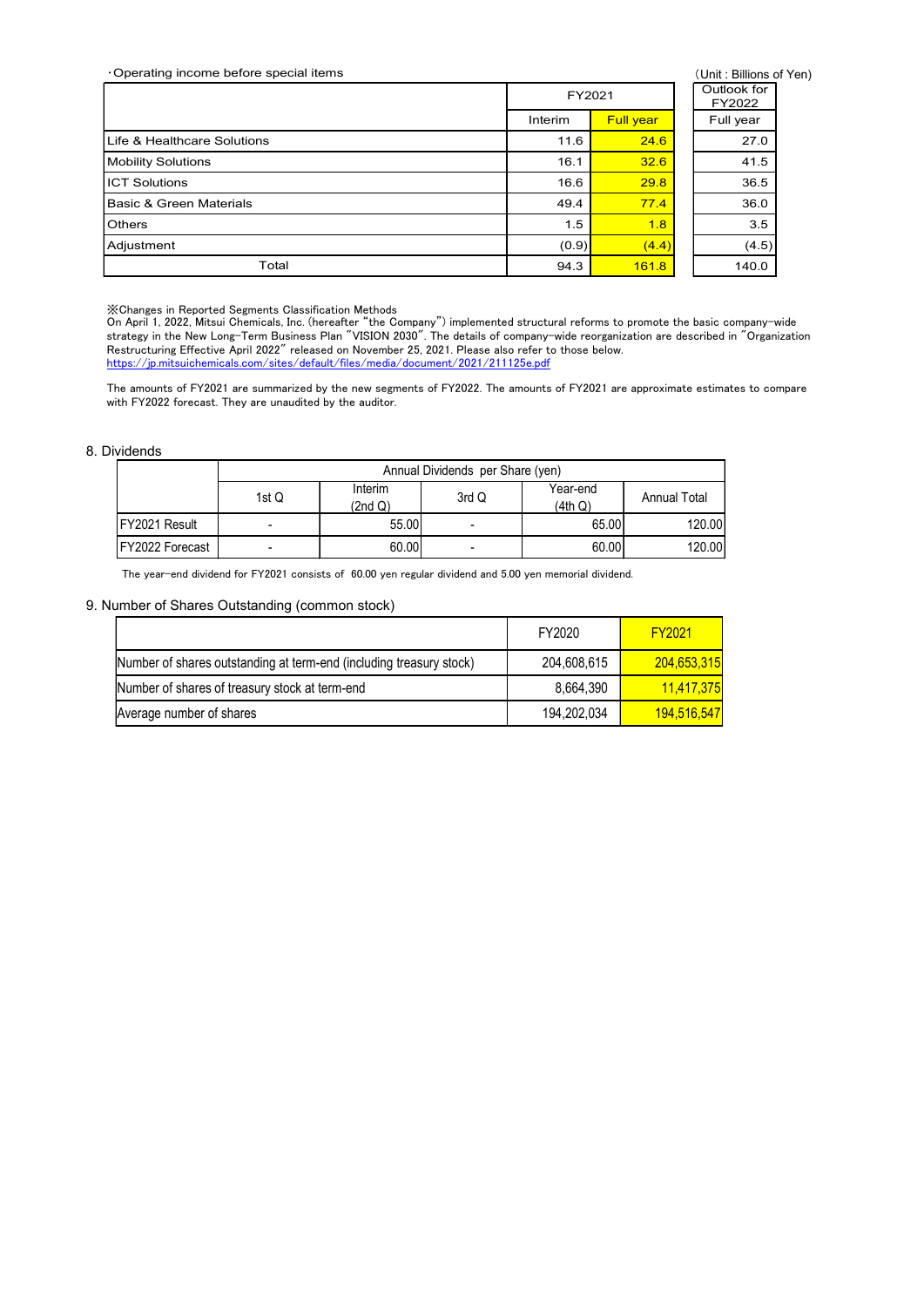# 1. Operating Results

### (1) Overview

In the fiscal period under review (the twelve-month period from Apr 1, 2021 to March 31, 2022, hereinafter the "fiscal 2021"), although the effect of the coronavirus has reduced and there have been signs of the economic recovery due to wide availability of vaccines, the Ukrainian crisis has broken out in Europe and the future is far more uncertain.

In Japan as well, the economy continued to be affected by the spread of the coronavirus but signs of recovery were visible mainly in the manufacturing sector. On the other hand, the economy suffered deceleration of automotive production, in addition to further increase of crude oil prices caused by the Ukrainian crisis and progress of weakening of the yen, which must be carefully monitored.

In the domestic chemical industry, utilization of naphtha crackers operated at a consistently high capacity as the economy recovers.

Under these circumstances, the Mitsui Chemicals Group (hereafter "the Group") worked for business expansion and growth in three business domains—Mobility, Health Care, and Food & Packaging—while also creating and developing Next Generation Business and further enhancing competitiveness in the area of Basic Materials.

In Mobility, there has been diversified needs for lighter, more comfortable vehicles in the automotive industry in addition to a shift toward electric cars and needs for improved fuel economy. Regarding polypropylene compounds, which contribute to lighter vehicles, we own nine main production bases and seven research bases around the world and have constructed a system that can quickly respond to the global strategies of automotive manufacturers. As for our gear oil additive LUCANT™, which helps improve the fuel economy and longevity of lubricants, we began commercial operation of a new plant in Ichihara Works to meet expanding global demand. In the information communication technology (ICT) industry, we installed new production facilities for EUV pellicles, which contributes to the further miniaturization of semiconductors, at Iwakuni-Ohtake Works and began commercial production.

In Health Care, in addition to declining birthrates and aging populations in advanced countries and growing economies in emerging markets, health consciousness is rising due in part to current measures to address the pandemic. In nonwoven fabric, we stably supplied parts and materials for producing masks in Japan, just as we did in the previous fiscal year. In addition, to meet growing demand for industrial materials, we decided to expand production facilities for melt-blown nonwoven fabric at our subsidiary Sunrex Industry Co., Ltd. Regarding our ophthalmic lens materials boasting the world-leading market share, we decided to expand our production facilities for ophthalmic lens materials with high refractive indices at Omuta Works to meet expanding demand in Asia and North America. In addition, we concluded a capital and business alliance agreement with Japan Medical Dynamic Marketing, Inc., which manufactures and sells medical devices for plastic surgery, acquiring 30% of its issued shares from NGK Spark Plug Co., LTD.

In Food & Packaging, food security and reducing food loss and waste are becoming major social issues amid global population growth and climate change. With standards of living in Asia rising, the packaging field is seeing growing needs for more highly functional products with a smaller environmental footprint. In agrochemicals, our subsidiary Mitsui Chemicals Agro, Inc. acquired the agrochemicals business of Meiji Seika Pharma Co., Ltd., which possesses high R&D capabilities and develops unique agrochemicals. In performance films and sheets, we decided to expand production facilities at our subsidiary Taiwan Tohcello Functional Sheet, Inc. for ICROS™ Tape, which commands the largest share of the global market for protective tape used in semiconductor manufacturing processes.

In Basic Materials, which is centered on petrochemicals and basic chemicals, we have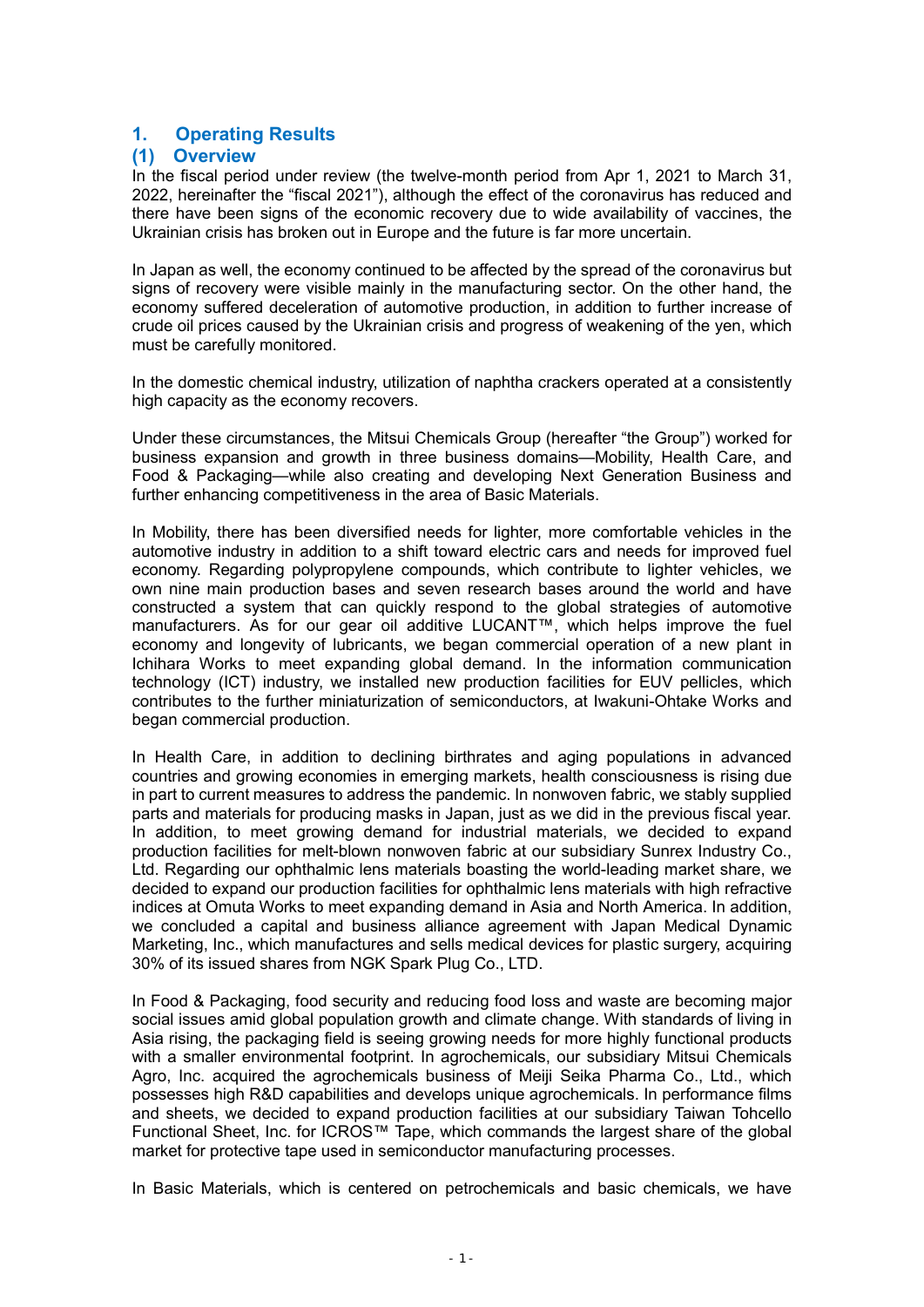moved forward to enhance, expand, optimize and reconstruct downstream products in order to strengthen competitiveness. As a part of these efforts, we acquired common stock of Honshu Chemical Industry Co., Ltd. through a joint tender offer with Mitsui & Co., resulting in a 51% ownership ratio. In addition, we began work on constructing a new high-performance polypropylene plant in Japan and we began to bolster methylene diphenyl diisocyanate (MDI) production capacity in Korea. Furthermore, we decided to shut down purified terephthalic acid (PTA) production at its Iwakuni-Ohtake Works in August 2023 (plan) and proceeded restructuring. Global environmental problems, such as climate change and plastic waste, have become more prominent. As a part of its initiatives to reduce environmental burden and meet needs for a circular economy, Mitsui Chemical was the first in Japan to begin production of biomass derivatives from biomass naphtha and was the first in Asia to ship biomass phenol.

The Group reported the following operating results for fiscal 2021 as follows. The Group has applied operating income before special items as a management indicator, which is operating income excluding non-recurring items.

|                      |                      |                                                           |                         | (Billions of Yen)                                                                    |
|----------------------|----------------------|-----------------------------------------------------------|-------------------------|--------------------------------------------------------------------------------------|
|                      | <b>Sales Revenue</b> | <b>Operating Income</b><br>before Special<br><b>Items</b> | <b>Operating Income</b> | <b>Net Income</b><br><b>Attributable to</b><br><b>Owners of the</b><br><b>Parent</b> |
| Fiscal 2021          | 1,612.7              | 161.8                                                     | 147.3                   | 110.0                                                                                |
| Previous fiscal year | 1,211.7              | 85.1                                                      | 78.1                    | 57.9                                                                                 |
| <b>Difference</b>    | 401.0                | 76.7                                                      | 69.2                    | 52.1                                                                                 |
| Ratio (%)            | 33.1                 | 90.1                                                      | 88.7                    | 90.1                                                                                 |

Sales revenue increased 401.0 billion yen, or 33.1%, compared with the previous fiscal year to 1,612.7 billion yen. This was mainly attributable to increase in sales prices due to higher naphtha and other raw materials and fuel prices, in addition to higher sales volume in each segment as economic activities have resumed.

Operating income before special items was 161.8 billion yen, an increase of 76.7 billion yen or 90.1% year on year. This result was due to favorable terms of trade as a result of higher overseas market prices of Bisphenol A, in addition to higher sales volume in each segment and increased share of profit of investments accounted for using equity method.

Operating income was 147.3 billion yen, increased 69.2 billion yen or 88.7% year on year. This result was mainly due to increase of operating income before special items.

Financial income/expenses worsened 2.1 billion yen year on year to 6.0 billion yen loss, due to increased provision of allowance for doubtful accounts, although foreign exchange gains and losses were improved.

As a result of the aforementioned factors, income before income taxes amounted to 141.3 billion yen, an increase of 67.1 billion yen or 90.3% year on year.

Net income attributable to owners of the parent after accounting for income taxes and non-controlling interests was 110.0 billion yen, an increase of 52.1 billion yen or 90.1% compared with the previous fiscal year. Basic earnings per share for the period were 565.45 yen.

### (2) Results by Business Segment

The status of each segment during fiscal 2021 is as follows.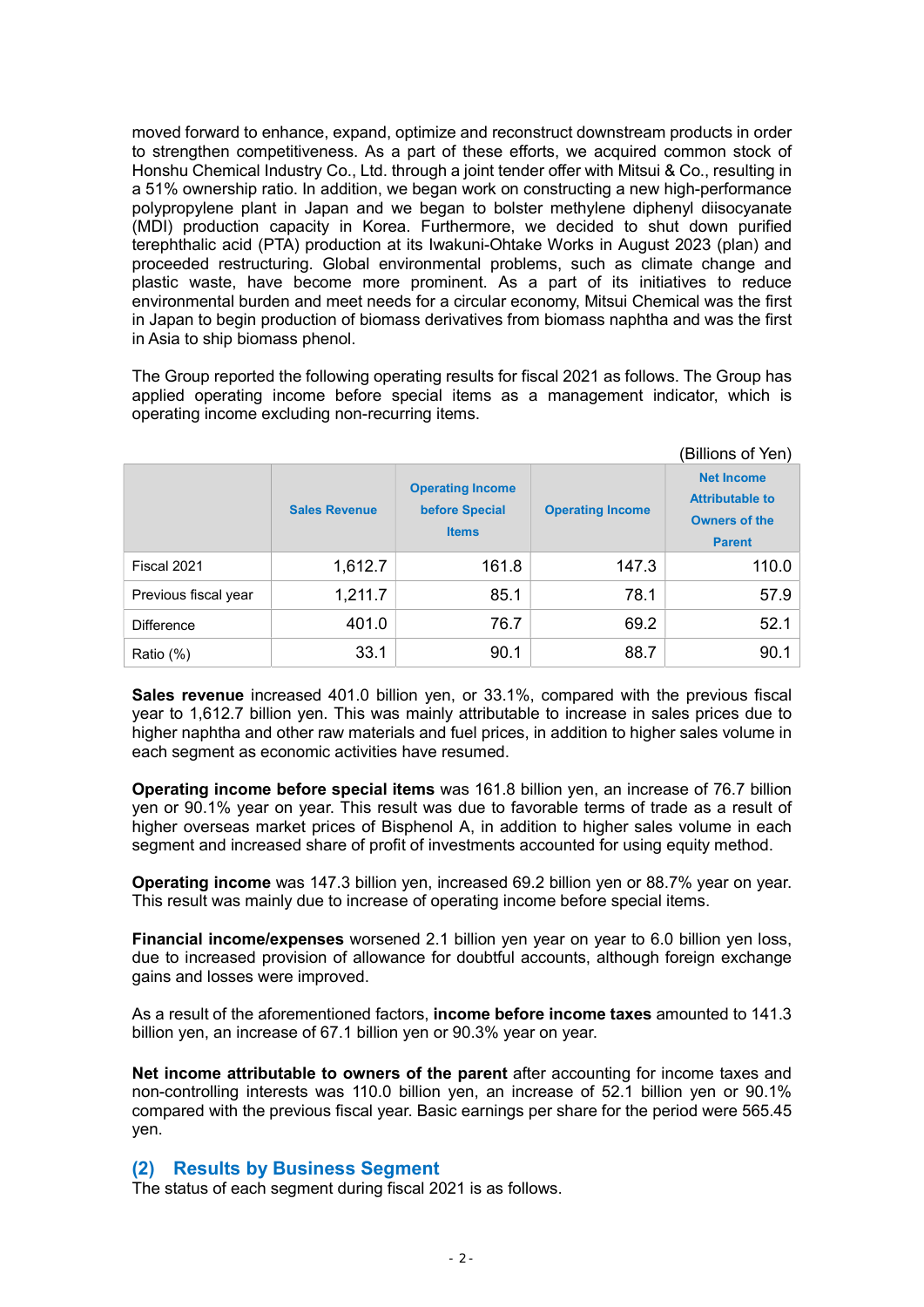# **Mobility**

Sales revenue increased 96.1 billion yen compared with the previous fiscal year to 411.6 billion yen and comprised 25% of total sales. Operating income before special items increased 18.8 billion yen to 49.0 billion yen year on year. The increase in income was mainly due to steady sales of elastomers and overseas polypropylene compounds.

In elastomers, performance compounds and overseas polypropylene compound, the Group captured demand and sales remained healthy.

In performance polymers, the Group captured demand and sales remained healthy for ICT-related products.

In solution business, sales remained same level as the same period of the previous fiscal year due to prolonged delay of the development of prototyping.

### Health Care

Sales revenue increased 20.7 billion yen year on year to 164.6 billion yen and comprised 10% of total sales. On the other hand, operating income before special items decreased 0.1 billion yen to 19.8 billion yen, mainly due to worsening terms of trade, which was resulting from the higher raw material prices in nonwoven fabrics despite of healthy sales in vision care materials.

In vision care materials, the Group captured demand and sales remained healthy for ophthalmic lens materials.

In nonwoven fabrics, sales of masks stayed healthy but sales of medical gowns have declined.

In dental materials, the Group captured demand and sales remained healthy mainly in Europe.

### Food & Packaging

Sales revenue increased 37.5 billion yen compared with the previous fiscal year to 235.2 billion yen and comprised 15% of total sales. Operating income before special items increased 4.6 billion yen to 26.6 billion yen year on year, due to healthy sales in coatings & engineering materials and performance films and sheets.

In coatings & engineering materials, the Group captured demand and sales remained firm.

In performance films and sheets, sales were mainly firm in ICT-related industrial films and sheets.

In agrochemicals, overseas sales were healthy.

#### Basic Materials

Sales revenue increased 244.9 billion yen compared with the previous fiscal year to 786.3 billion yen and accounted for 49% of total sales. Operating income before special items increased 55.5 billion yen to 75.1 billion yen, due to higher overseas market of prices of Bisphenol A and inventory revaluation gain, which was resulting from the higher naphtha and raw material prices.

Naphtha cracker operating rates were higher than the previous fiscal year due to increased demand of downstream products. Sales of polyethylene and polypropylene were affected by higher demand in the domestic economy.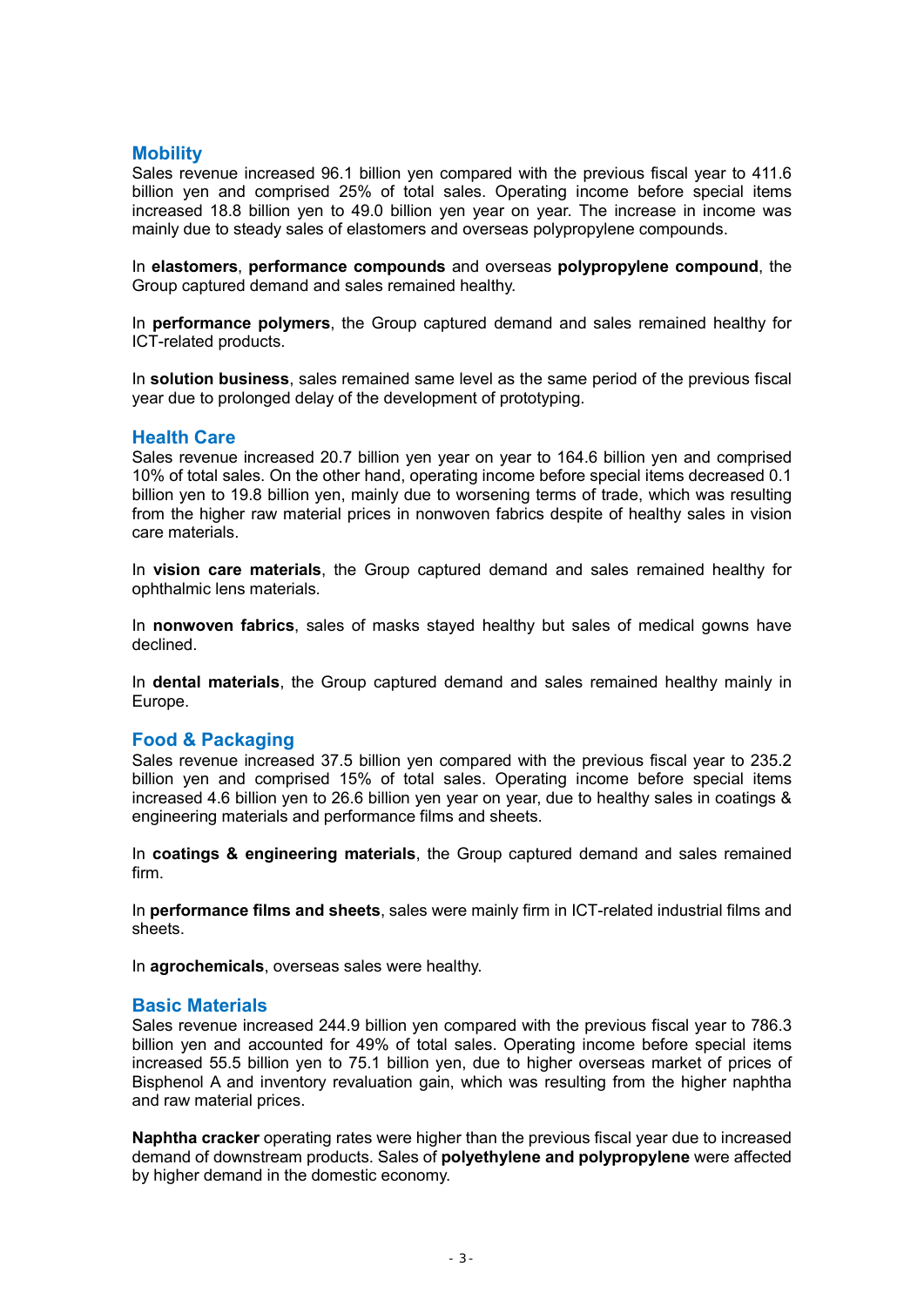### **Others**

Sales revenue increased 1.8 billion yen to 15.0 billion yen, comprised 1% of total sales. Operating loss before special items was 1.2 billion yen loss, increase of 0.1 billion yen compared to the previous year.

# 2. Financial Position

### (1) Status of Assets, Liabilities and Net Assets

Total assets at the end of fiscal year stood at 1,935.0 billion yen, an increase of 376.9 billion yen compared with the end of the previous fiscal year.

Total liabilities at the end of fiscal year increased 251.9 billion yen compared with the previous fiscal year-end to 1,127.9 billion yen. Interest-bearing debt amounted to 715.1 billion yen, an increase of 151.3 billion yen compared with the previous fiscal year-end. As a result, the interest-bearing debt ratio was 37.0%, an increase of 0.8 percentage point.

Total equity was 807.1 billion yen, an increase of 125.0 billion yen compared with the previous fiscal year-end. The ratio of equity attributable to owners of the parent was 36.8%, a decrease of 2.2 percentage point.

Accounting for the aforementioned factors, the net debt-equity ratio stood at 0.75 at the end of the fiscal year, 0.15 point increase from the previous fiscal year-end.

### (2) Cash Flow Status

Cash and cash equivalents (hereafter called "net cash") at the end of the fiscal year decreased 14.8 billion yen to 181.2 billion yen compared with the previous fiscal year-end.

#### Cash Flows from Operating Activities

Net cash provided by operating activities decreased 81.7 billion yen to 92.6 billion yen due to increase of working capital, despite of higher income before income taxes.

#### Cash Flows from Investing Activities

Net cash used in investing activities increased 127.7 billion yen compared with the previous fiscal year to 205.2 billion yen, mainly due to increase of cash outflows from capital expenditure, purchase of investments accounted for using equity method and purchase of subsidiaries.

#### Cash Flows from Financing Activities

Net cash provided by financing activities was 89.2 billion yen due primarily to increase of borrowings of interest-bearing debt.

| - 1                                        |                                            |                                            |                                            |                                            |  |  |  |  |
|--------------------------------------------|--------------------------------------------|--------------------------------------------|--------------------------------------------|--------------------------------------------|--|--|--|--|
| <b>FY2017</b><br>(As of March<br>31, 2018) | <b>FY2018</b><br>(As of March<br>31, 2019) | <b>FY2019</b><br>(As of March<br>31, 2020) | <b>FY2020</b><br>(As of March<br>31, 2021) | <b>FY2021</b><br>(As of March<br>31, 2022) |  |  |  |  |
| 35.7                                       | 36.8                                       | 34.6                                       | 39.0                                       | 36.8                                       |  |  |  |  |
| 46.6                                       | 34.7                                       | 25.6                                       | 44.0                                       | 30.9                                       |  |  |  |  |
| 5.6                                        | 4.4                                        | 4.2                                        | 3.2                                        | 7.7                                        |  |  |  |  |
| 14.8                                       | 19.9                                       | 25.5                                       | 37.1                                       | 23.3                                       |  |  |  |  |
|                                            |                                            |                                            |                                            |                                            |  |  |  |  |

# (3) Trends in Cash Flow Indicators

Notes:

- Shareholders' Equity Ratio: Shareholders' equity to total assets.

- Shareholders' Equity Ratio on a Market Value Basis: Market capitalization to total assets.

- Ratio of Interest-bearing Debt to Cash Flows: Interest-bearing debt to cash flows.

- Interest Coverage Ratio: Cash flows to interest paid.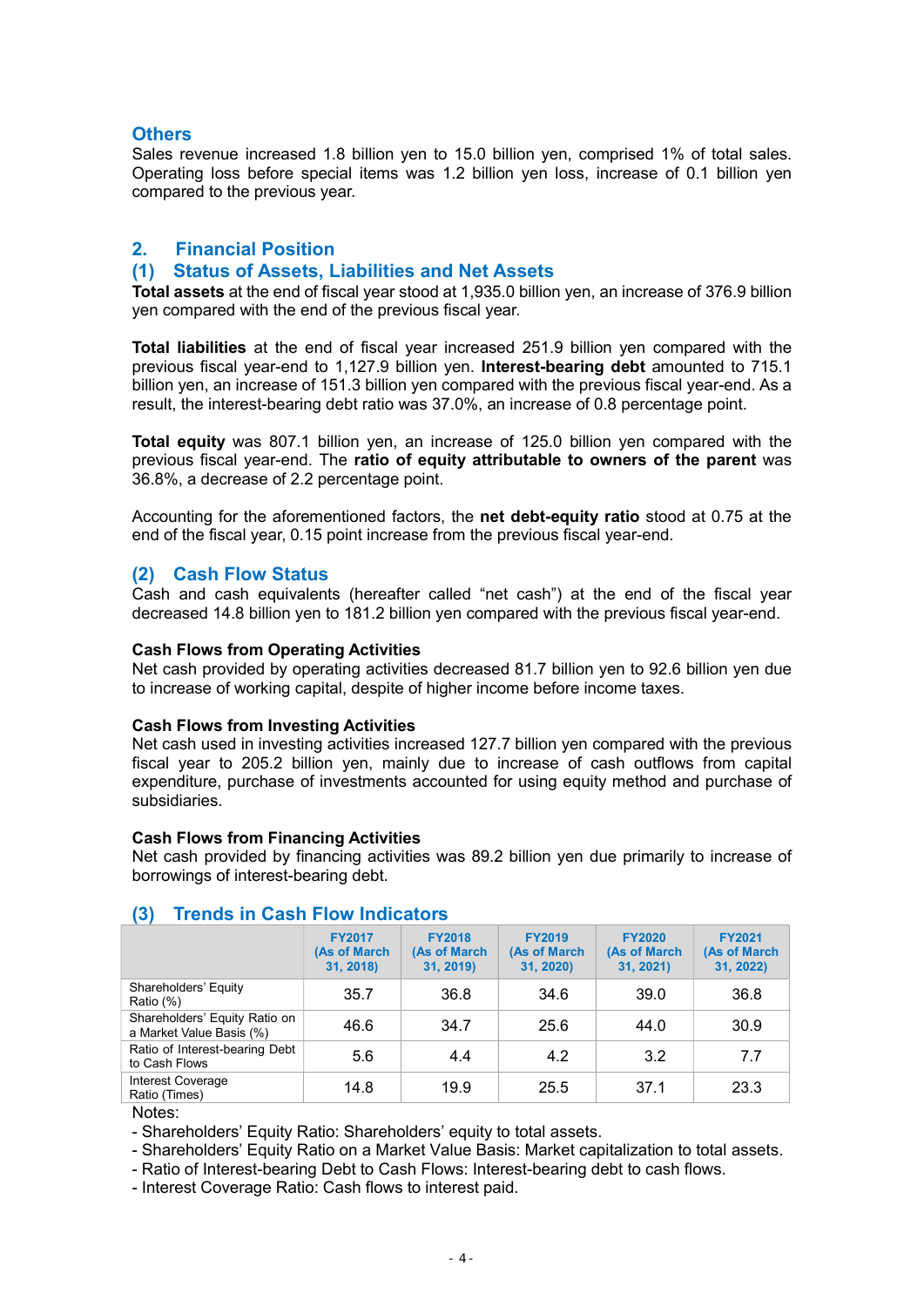- Each of the indicators was calculated using consolidated financial figures.

- The market capitalization was calculated by multiplying the closing share price as of the end of the period with the number of shares outstanding (excluding treasury stock).

- Operating cash flow figures have been used for cash flow calculations.

- Interest-bearing debt is the portion of total debt booked on the consolidated balance sheet on which interest is being paid. Interest paid is the amount of interest paid as reported in the consolidated statements of cash flows.

- Figures before FY2018 are based on Japanese GAAP.

### 3. Outlook for Fiscal 2022 (Year Ending March 31, 2023) (1) Overall of Financial Outlook for Fiscal 2022

In fiscal 2022, although the effect of the coronavirus on the global economy is expected to reduce due to wide variety of vaccines and continue recovering with the normalization of economic activity, there are worries that the Ukrainian crisis could be prolonged.

In Japan, the manufacturing sector of the domestic economy is expected to remain on track toward recovery, thanks to signs of a global economic recovery. However, there are worries that increase of crude oil prices caused by the Ukrainian crisis and progress of weakening of the yen could be prolonged. In addition, conditions remain uncertain due to activity restrictions depending on the spread of coronavirus.

In the chemical industry, although demand is expected to expand due to signs of economic recovery, chemical companies should remain vigilant regarding fluctuations of raw materials and other chemical product markets.

|                   |                                |                                                                  |                                   |                   | (Billions of Yen)                                                                    |  |
|-------------------|--------------------------------|------------------------------------------------------------------|-----------------------------------|-------------------|--------------------------------------------------------------------------------------|--|
|                   | <b>Sales</b><br><b>Revenue</b> | <b>Operating</b><br><b>Income before</b><br><b>Special Items</b> | <b>Operating</b><br><b>Income</b> | <b>Net Income</b> | <b>Net Income</b><br><b>Attributable to</b><br><b>Owners of the</b><br><b>Parent</b> |  |
| Fiscal 2022       | 1,920.0                        | 140.0                                                            | 138.0                             | 110.0             | 100.0                                                                                |  |
| Fiscal 2021       | 1,612.7                        | 161.8                                                            | 147.3                             | 118.6             | 110.0                                                                                |  |
| <b>Difference</b> | 307.3                          | (21.8)                                                           | (9.3)                             | (8.6)             | (10.0)                                                                               |  |
| Ratio (%)         | 19.1                           | (13.5)                                                           | (6.3)                             | (7.2)             | (9.1)                                                                                |  |

Under these conditions, the Group forecasts its business performance and earnings growth for fiscal 2022 as follows.

Outlook above are based on the following assumptions:

a) Exchange rate for the full year is 120 yen/US\$

b) Average price of domestic naphtha is 75,000 yen/kl

c) "Operating income before special items" is operating income excluding non-recurring items.

### (2) Outlook by FY2022 Business Segment

Outlook by FY2022 business segment is as follows.

On April 1, 2022, the Company implemented structural reforms to promote the basic company-wide strategy in the New Long-Term Business Plan "VISION 2030". The details of company-wide reorganization are described in "Organization Restructuring Effective April 2022" released on November 25, 2021. Please also refer to those below. https://jp.mitsuichemicals.com/sites/default/files/media/document/2021/211125e.pdf

The amounts of FY2021 are summarized by the new segments of FY2022. The amounts of FY2021 are approximate estimates to compare with FY2022 forecast. They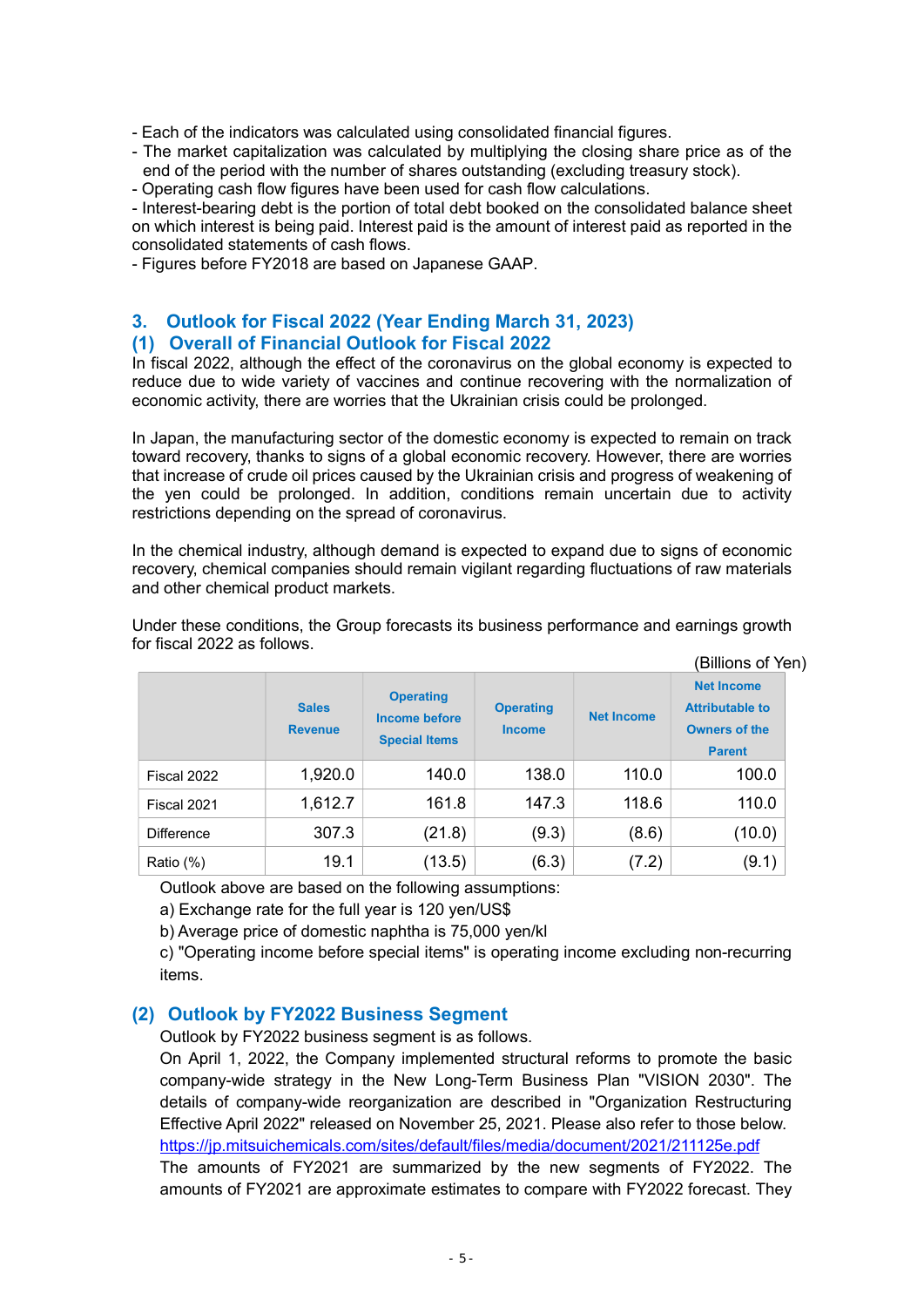#### are unaudited by the auditor.

(Billions of Yen)

|             | <b>Sales Revenue</b>                            |                                     |                                |                                                        |               |                   |              |  |
|-------------|-------------------------------------------------|-------------------------------------|--------------------------------|--------------------------------------------------------|---------------|-------------------|--------------|--|
|             | Life &<br><b>Healthcare</b><br><b>Solutions</b> | <b>Mobility</b><br><b>Solutions</b> | <b>ICT</b><br><b>Solutions</b> | <b>Basic &amp;</b><br><b>Green</b><br><b>Materials</b> | <b>Others</b> | <b>Adjustment</b> | <b>Total</b> |  |
| Fiscal 2022 | 246.0                                           | 538.0                               | 244.0                          | 879.0                                                  | 13.0          | -                 | 1,920.0      |  |
| Fiscal 2021 | 225.2                                           | 432.7                               | 207.1                          | 737.1                                                  | 10.6          | -                 | 1,612.7      |  |
| Difference  | 20.8                                            | 105.3                               | 36.9                           | 141.9                                                  | 2.4           |                   | 307.3        |  |
| Ratio (%)   | 9.2                                             | 24.3                                | 17.8                           | 19.3                                                   | 22.6          | -                 | 19.1         |  |

(Billions of Yen)

|                   | <b>Operating Income before Special Items</b>    |                                     |                                |                                                        |               |                   |              |  |
|-------------------|-------------------------------------------------|-------------------------------------|--------------------------------|--------------------------------------------------------|---------------|-------------------|--------------|--|
|                   | Life &<br><b>Healthcare</b><br><b>Solutions</b> | <b>Mobility</b><br><b>Solutions</b> | <b>ICT</b><br><b>Solutions</b> | <b>Basic &amp;</b><br><b>Green</b><br><b>Materials</b> | <b>Others</b> | <b>Adjustment</b> | <b>Total</b> |  |
| Fiscal 2022       | 27.0                                            | 41.5                                | 36.5                           | 36.0                                                   | 3.5           | (4.5)             | 140.0        |  |
| Fiscal 2021       | 24.6                                            | 32.6                                | 29.8                           | 77.4                                                   | 1.8           | (4.4)             | 161.8        |  |
| <b>Difference</b> | 2.4                                             | 8.9                                 | 6.7                            | (41.4)                                                 | 1.7           | (0.1)             | (21.8)       |  |
| Ratio (%)         | 9.8                                             | 27.3                                | 22.5                           | (53.5)                                                 | 94.4          | 2.3               | (13.5)       |  |

# 4. Basic Policy on Appropriation of Profits, Cash Dividends for Fiscal 2021 and 2022 (Year Ending March 31, 2022 and March 31, 2023) (1) Basic Policy on Appropriation of Profits

The Company is committed to enhancing shareholder returns through the stable and continuous dividends and agile and flexible acquisition of the Company's own shares, while taking business performance into account.

Specifically, the Company will aim to achieve a steady 3.0% or higher for dividends on equity (DOE) (Note 1) and a total return ratio (Note 2) of 30% or more.

Note 1: Dividends on equity = dividends paid / total equity attributable to owners of the parent

Note 2: Total return ratio = (dividends paid + treasury stock acquired) / net income attributable to owners of the parent

# (2) Cash Dividends for Fiscal 2021 and 2022

Considering the recent business conditions, the Company plans to pay a year-end dividend of 60 yen per share in current fiscal year. In addition, on October 1, 2022, the Company will celebrate its 25th anniversary. To show our appreciation to our shareholders, at the end of fiscal 2021 the Company will pay out a 5 yen per share memorial dividend.

In summary, the year-end dividend for fiscal year ended March 31, 2022 will total 65 yen per share (60 yen regular dividend and 5 yen memorial dividend).

Because a 55 yen interim dividend was already paid out on December 2, 2021, dividends for the full fiscal year will total 120 yen per share and total return ratio will be 30.3%.

Turning to dividends for the fiscal year ending March 31, 2023, the Company plans to pay an interim dividend of 60 yen and a year-end dividend of 60 yen, totaling 120 yen per share for the full year.

# 5. Concept for Selection of Accounting Standard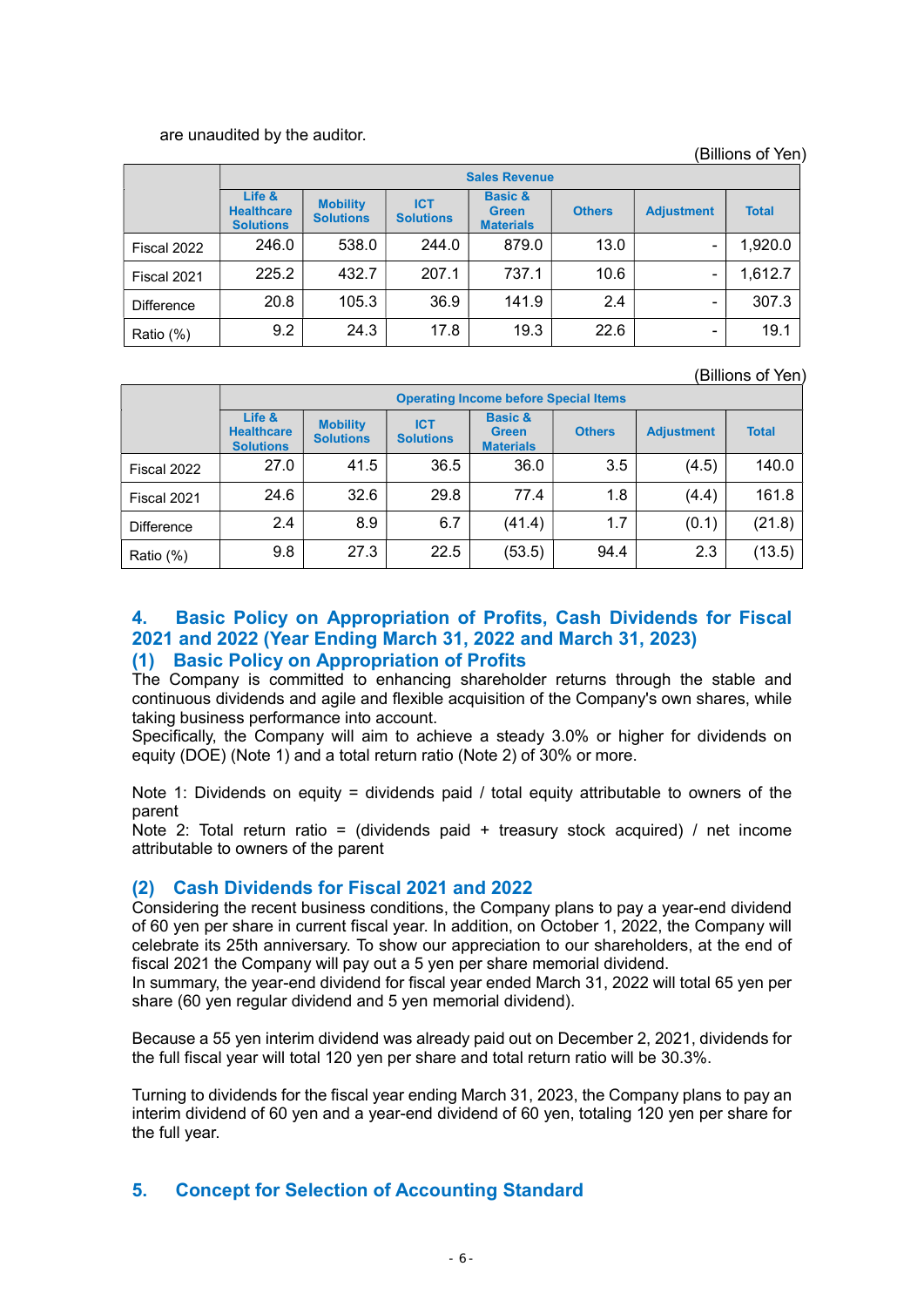Based on the Group's development of global business activities, the Group voluntarily adopted IFRS from fiscal 2020 for the purpose of improving international comparability of financial information in capital market and enhance its business management by unifying accounting standard across the Group.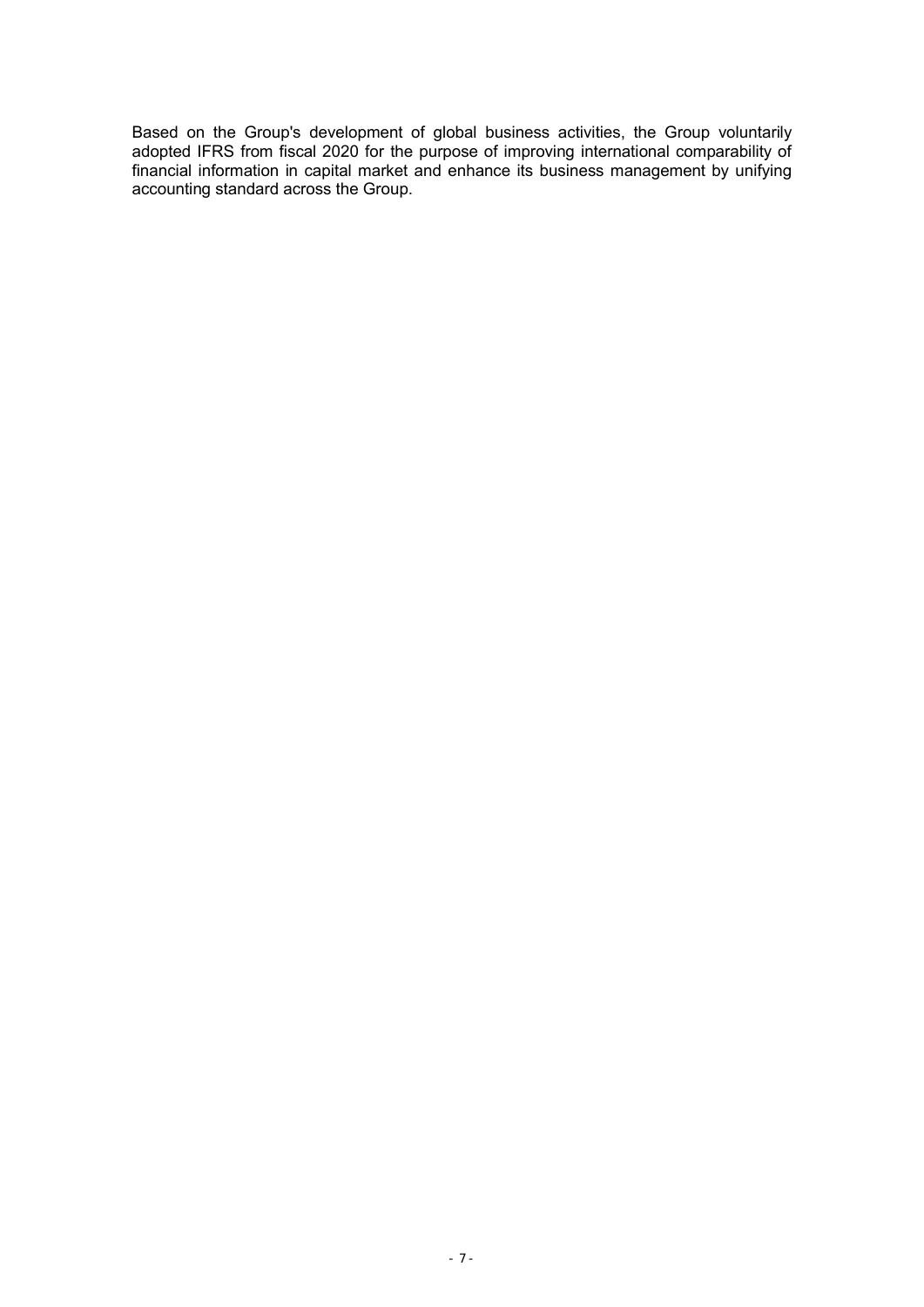|                                               | <b>Millions of yen</b>                   |                                   |
|-----------------------------------------------|------------------------------------------|-----------------------------------|
|                                               | <b>FY2020</b><br>As of<br>March 31, 2021 | FY2021<br>As of<br>March 31, 2022 |
| <b>Assets</b>                                 |                                          |                                   |
| <b>Current assets</b>                         |                                          |                                   |
| Cash and cash equivalents                     | 195,987                                  | 181,152                           |
| Trade receivables                             | 285,846                                  | 370,426                           |
| Inventories                                   | 258,814                                  | 369,009                           |
| Other financial assets                        | 27,176                                   | 43,496                            |
| Other current assets                          | 15,230                                   | 27,258                            |
| Total                                         | 783,053                                  | 991,341                           |
| Assets held for sale                          | 4,519                                    | 42,104                            |
| <b>Total current assets</b>                   | 787,572                                  | 1,033,445                         |
| <b>Non-current assets</b>                     |                                          |                                   |
| Property, plant and equipment                 | 455,749                                  | 513,950                           |
| Right-of-use assets                           | 46,211                                   | 39,634                            |
| Goodwill                                      | 1,123                                    | 17,981                            |
| Intangible assets                             | 19,678                                   | 45,341                            |
| Investment property                           | 23,222                                   | 21,546                            |
| Investments accounted for using equity method | 97,509                                   | 133,157                           |
| Other financial assets                        | 57,463                                   | 55,757                            |
| Retirement benefit assets                     | 55,059                                   | 60,750                            |
| Deferred tax assets                           | 9,333                                    | 8,579                             |
| Other non-current assets                      | 5,206                                    | 4,825                             |
| <b>Total non-current assets</b>               | 770,553                                  | 901,520                           |
| <b>Total assets</b>                           | 1,558,125                                | 1,934,965                         |

# 6. Consolidated Statements of Financial Position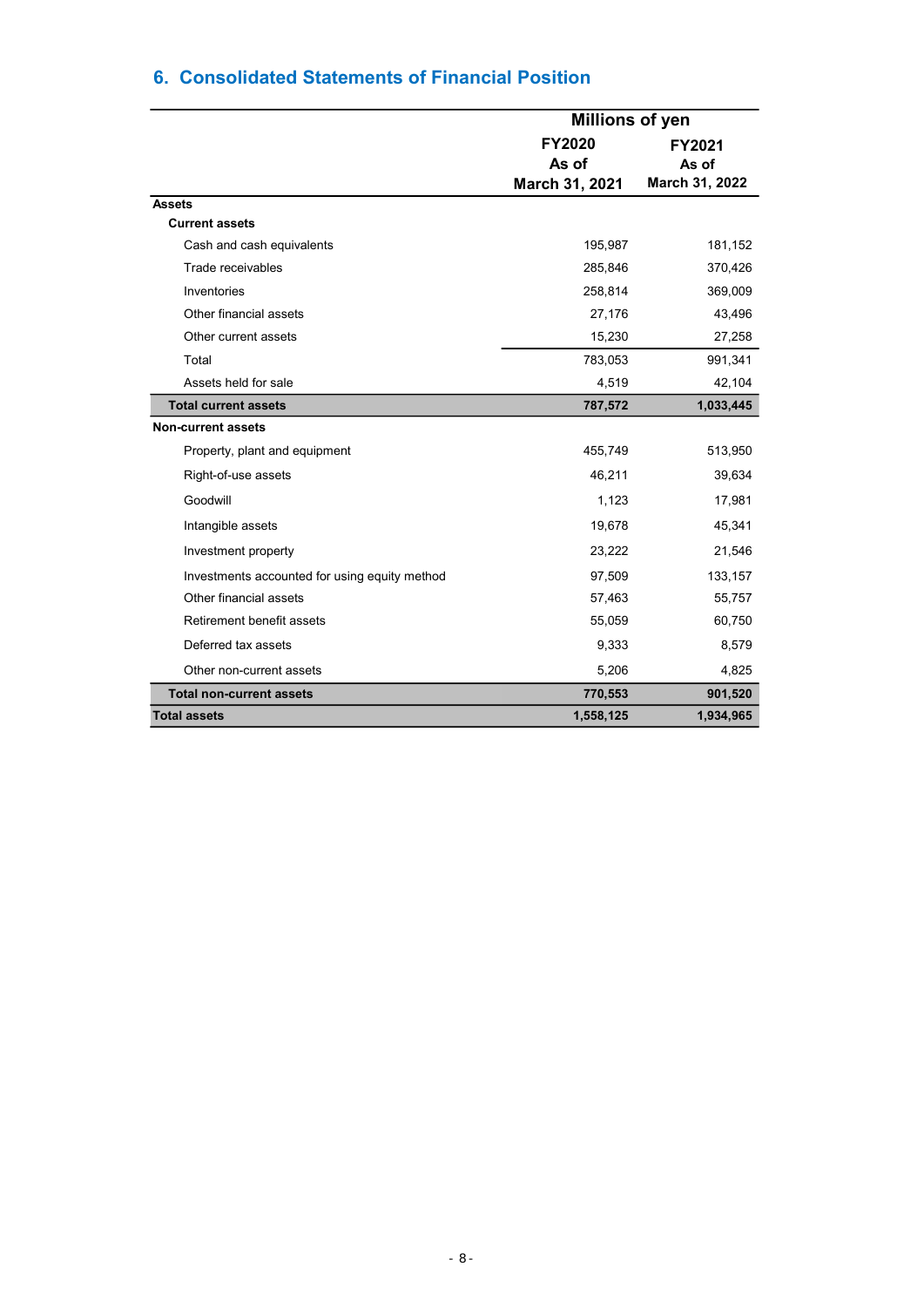|                                                           | <b>Millions of yen</b>                   |                                   |
|-----------------------------------------------------------|------------------------------------------|-----------------------------------|
|                                                           | <b>FY2020</b><br>As of<br>March 31, 2021 | FY2021<br>As of<br>March 31, 2022 |
| <b>Liabilities and equity</b>                             |                                          |                                   |
| <b>Liabilities</b>                                        |                                          |                                   |
| <b>Current liabilities</b>                                |                                          |                                   |
| Trade payables                                            | 119,712                                  | 174,844                           |
| Bonds and borrowings                                      | 216,721                                  | 346,615                           |
| Income taxes payable                                      | 6,195                                    | 12,903                            |
| Other financial liabilities                               | 84,242                                   | 127,608                           |
| Provisions                                                | 1,157                                    | 2,474                             |
| Other current liabilities                                 | 37,736                                   | 42,125                            |
| Total                                                     | 465,763                                  | 706,569                           |
| Liabilities directly associated with assets held for sale | 542                                      |                                   |
| <b>Total current liabilities</b>                          | 466,305                                  | 706,569                           |
| <b>Non-current liabilities</b>                            |                                          |                                   |
| Bonds and borrowings                                      | 293,495                                  | 319,471                           |
| Other financial liabilities                               | 67,722                                   | 49,297                            |
| Retirement benefit liabilities                            | 16,384                                   | 18,857                            |
| Provisions                                                | 3,698                                    | 5,051                             |
| Deferred tax liabilities                                  | 27,834                                   | 28,133                            |
| Other non-current liabilities                             | 530                                      | 465                               |
| <b>Total non-current liabilities</b>                      | 409,663                                  | 421,274                           |
| <b>Total liabilities</b>                                  | 875,968                                  | 1,127,843                         |
| <b>Equity</b>                                             |                                          |                                   |
| Share capital                                             | 125,331                                  | 125,414                           |
| Capital surplus                                           | 74,009                                   | 69,866                            |
| Treasury stock                                            | (24,900)                                 | (34, 932)                         |
| Retained earnings                                         | 424,084                                  | 516,098                           |
| Other components of equity                                | 9,397                                    | 36,208                            |
| Total equity attributable to owners of the parent         | 607,921                                  | 712,654                           |
| <b>Non-controlling interests</b>                          | 74,236                                   | 94,468                            |
| <b>Total equity</b>                                       | 682,157                                  | 807,122                           |
| <b>Total liabilities and equity</b>                       | 1,558,125                                | 1,934,965                         |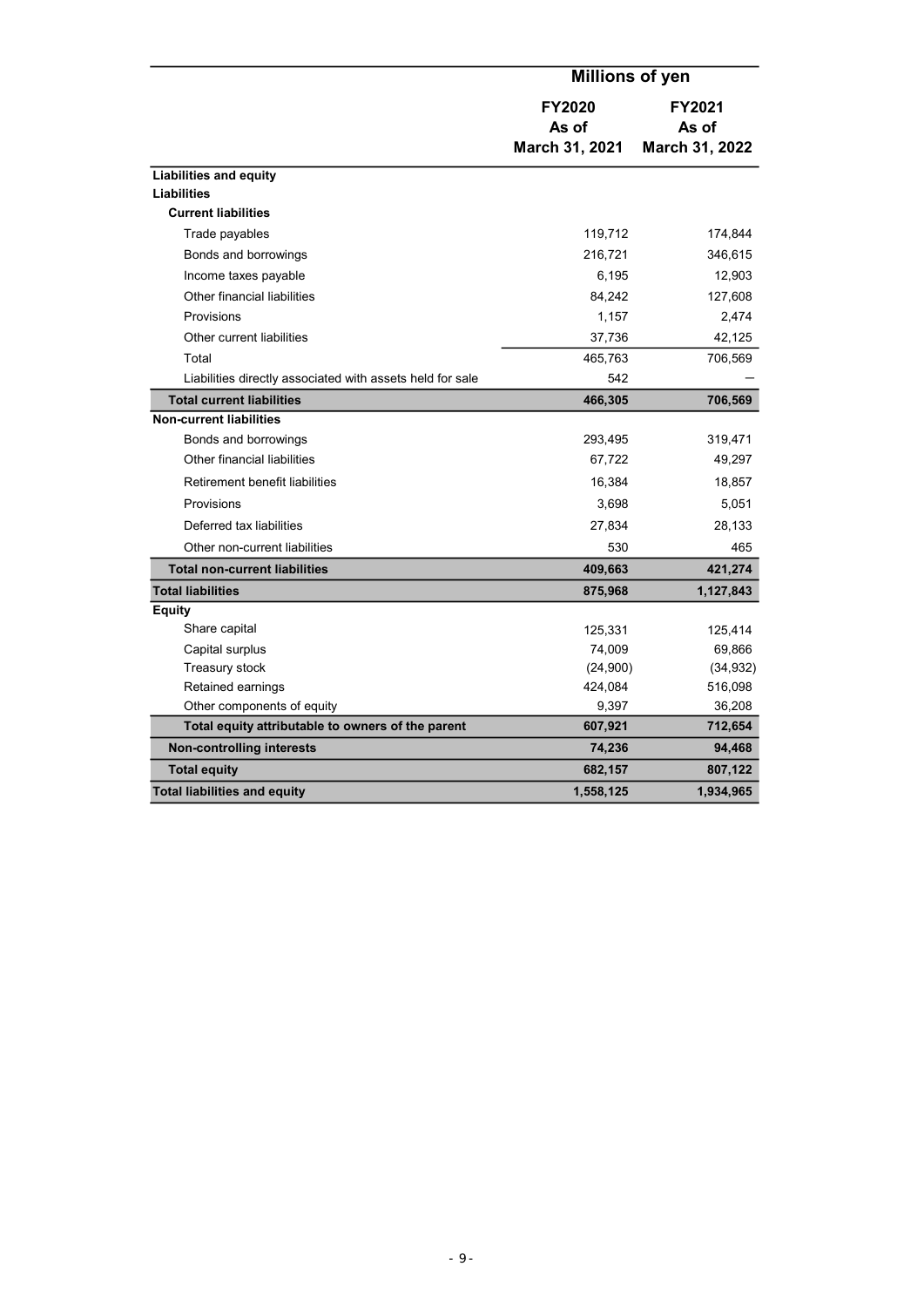#### 7. Consolidated Statements of Income Statements and Consolidated Statements of Comprehensive Income Statements

| (Consolidated Income Statements)                                 | Millions of yen                    |                                    |
|------------------------------------------------------------------|------------------------------------|------------------------------------|
|                                                                  | FY2020                             | FY2021                             |
|                                                                  | April 1, 2020 to<br>March 31, 2021 | April 1, 2021 to<br>March 31, 2022 |
| <b>Sales revenue</b>                                             | 1,211,725                          | 1,612,688                          |
| Cost of sales                                                    | (917, 883)                         | (1, 233, 948)                      |
| <b>Gross profit</b>                                              | 293,842                            | 378,740                            |
| Selling, general and administrative expenses                     | (211,980)                          | (239, 356)                         |
| Other operating income                                           | 4,406                              | 13,112                             |
| Other operating expenses                                         | (14, 183)                          | (31,005)                           |
| Share of profit of investments accounted for using equity method | 5.989                              | 25,819                             |
| <b>Operating income</b>                                          | 78,074                             | 147,310                            |
| Financial income                                                 | 4,297                              | 6,175                              |
| <b>Financial expenses</b>                                        | (8, 128)                           | (12, 211)                          |
| Income before income taxes                                       | 74,243                             | 141,274                            |
| Income tax expense                                               | (10, 024)                          | (22, 723)                          |
| <b>Net income</b>                                                | 64,219                             | 118,551                            |
| Net income attributable to:                                      |                                    |                                    |
| Owners of parent                                                 | 57,873                             | 109,990                            |
| Non-controlling interests                                        | 6,346                              | 8,561                              |
| <b>Net income</b>                                                | 64,219                             | 118,551                            |
| Earnings per share                                               |                                    |                                    |
| Basic earnings per share (Yen)                                   | 298.00                             | 565.45                             |
| (Consolidated Statements of Comprehensive Income)                |                                    |                                    |
|                                                                  | Millions of yen                    |                                    |
|                                                                  | FY2020                             | FY2021                             |
|                                                                  | April 1, 2020 to                   | April 1, 2021 to                   |
|                                                                  | March 31, 2021                     | March 31, 2022                     |
| <b>Net income</b><br>Other comprehensive income                  | 64,219                             | 118,551                            |

|                                                                               | <b>Millions of</b>                           |        |
|-------------------------------------------------------------------------------|----------------------------------------------|--------|
|                                                                               | FY2020<br>April 1, 2020 to<br>March 31, 2021 | A<br>M |
| income                                                                        | 64,219                                       |        |
| er comprehensive income                                                       |                                              |        |
| Items that will not be reclassified to profit or loss                         |                                              |        |
| Financial assets measured at fair value through other comprehensive<br>income | 670                                          |        |
| Demosauromante of defined benefit plane                                       | 0.4000                                       |        |

3,074

| income                                                                                  | 670    | 3,074   |
|-----------------------------------------------------------------------------------------|--------|---------|
| Remeasurements of defined benefit plans                                                 | 24,605 | 2,149   |
| Share of other comprehensive income of investments accounted for<br>using equity method | 263    | 210     |
| Total of items that will not be reclassified to profit or loss                          | 25,538 | 5,433   |
| Items that may be reclassified to profit or loss                                        |        |         |
| Exchange differences on translation of foreign operations                               | 5,816  | 22,496  |
| Effective portion of net change in fair value of cash flow hedges                       | 579    | 494     |
| Share of other comprehensive income of investments accounted for<br>using equity method | (280)  | 3,726   |
| Total of items that may be reclassified to profit or loss                               | 6,115  | 26,716  |
| Total other comprehensive income, net of tax                                            | 31,653 | 32,149  |
| <b>Comprehensive income</b>                                                             | 95,872 | 150,700 |
| Comprehensive income attributable to:                                                   |        |         |
| Owners of parent                                                                        | 88,974 | 139,352 |
| Non-controlling interests                                                               | 6,898  | 11,348  |
| <b>Comprehensive income</b>                                                             | 95,872 | 150,700 |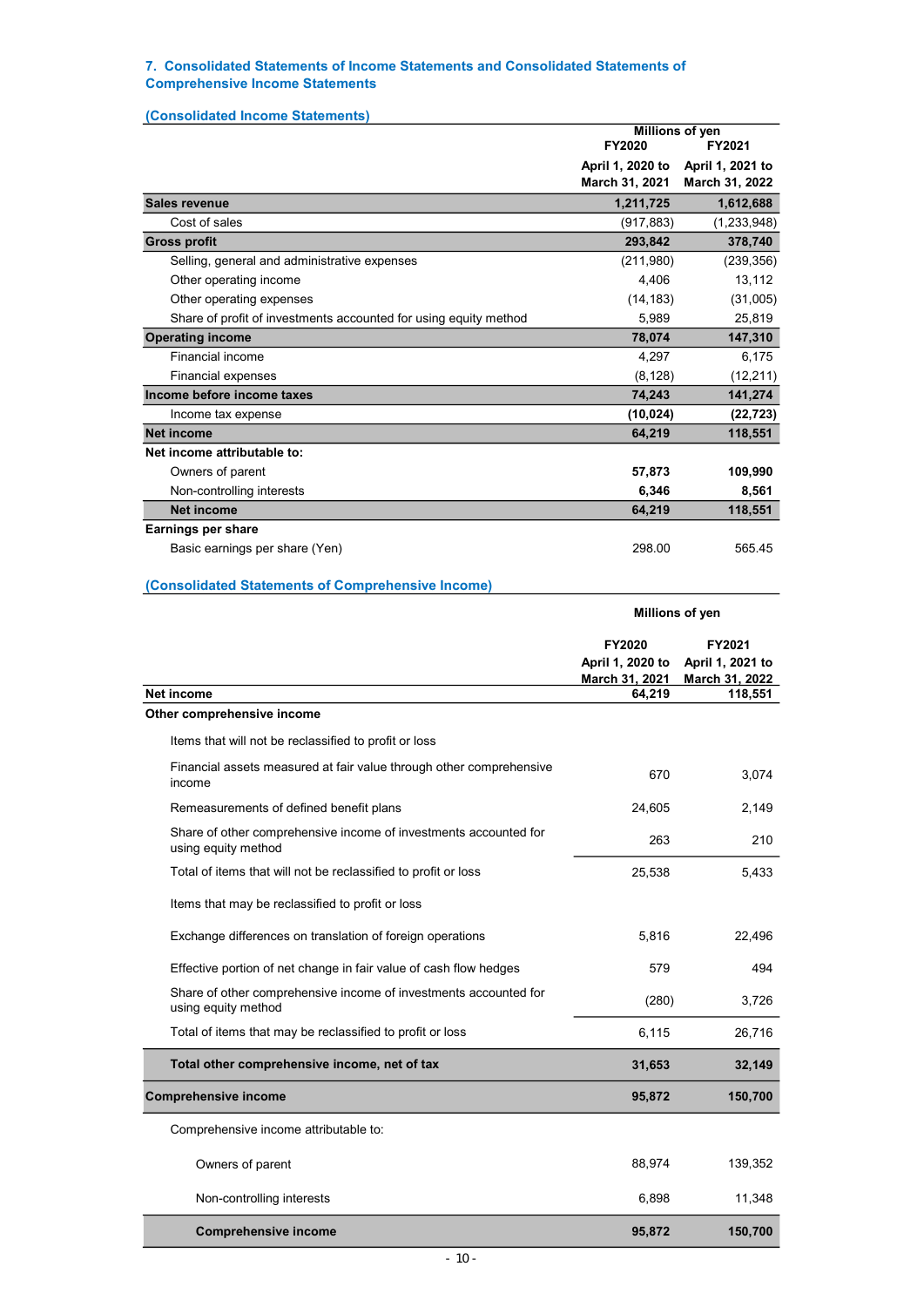### 8. Consolidated Statements of Cash Flows

|                                                                         | Millions of yen                    |                                    |  |
|-------------------------------------------------------------------------|------------------------------------|------------------------------------|--|
|                                                                         | <b>FY2020</b>                      | FY2021                             |  |
|                                                                         | April 1, 2020 to<br>March 31, 2021 | April 1, 2021 to<br>March 31, 2022 |  |
| Net cash provided by (used in) operating activities                     |                                    |                                    |  |
| Income before income taxes                                              | 74,243                             | 141,274                            |  |
| Depreciation and amortization                                           | 76,621                             | 84,222                             |  |
| Impairment loss                                                         | 8,050                              | 16,183                             |  |
| Gain on bargain purchase                                                |                                    | (7, 246)                           |  |
| Insurance income                                                        | (1,761)                            | (1,226)                            |  |
| Interest and dividend income                                            | (2, 152)                           | (2, 458)                           |  |
| Interest expenses                                                       | 4,634                              | 3,932                              |  |
| Share of loss (profit) of investments accounted for using equity method | (5,989)                            | (25, 819)                          |  |
| Decrease (increase) in trade receivables                                | (7, 113)                           | (62, 942)                          |  |
| Decrease (increase) in inventories                                      | 27,360                             | (81, 582)                          |  |
| Increase (decrease) in trade payables                                   | (5, 420)                           | 39,968                             |  |
| Other                                                                   | 10,312                             | (3,098)                            |  |
| <b>Subtotal</b>                                                         | 178,785                            | 101,208                            |  |
| Interest and dividends received                                         | 6,246                              | 11,158                             |  |
| Proceeds from insurance income                                          | 1,761                              | 1,226                              |  |
| Interest paid                                                           | (4,705)                            | (3,972)                            |  |
| Income taxes paid                                                       | (7, 764)                           | (17,036)                           |  |
| Net cash provided by (used in) operating activities                     | 174,323                            | 92,584                             |  |
| Net cash provided by (used in) investing activities                     |                                    |                                    |  |
| Proceeds from sale and redemption of marketable securities              | 5,000                              |                                    |  |
| Purchase of property, plant and equipment                               | (74, 904)                          | (107, 067)                         |  |
| Proceeds from sale of property, plant and equipment                     | 591                                | 1,588                              |  |
| Purchase of intangible assets                                           | (1,677)                            | (9, 149)                           |  |
| Proceeds from sale of intangible assets                                 | 84                                 | 4                                  |  |
| Purchase of investment securities                                       | (877)                              | (2, 510)                           |  |
| Proceeds from sale and redemption of investment securities              | 161                                | 2,939                              |  |
| Payments for acquisition of subsidiaries                                | (1, 722)                           | (41, 510)                          |  |
| Proceeds from acquisition of subsidiaries                               |                                    | 12,430                             |  |
| Payments for sale of subsidiaries                                       |                                    | (1,749)                            |  |
| Proceeds from sale of subsidiaries                                      |                                    | 5,547                              |  |
| Payments for acquisition of businesses                                  |                                    | (10, 694)                          |  |
| Purchase of equity accounted investments                                | (4, 460)                           | (58, 826)                          |  |
| Proceeds from equity accounted investments                              | 99                                 |                                    |  |
| Other                                                                   | 150                                | 3,763                              |  |
| Net cash provided by (used in) investing activities                     | (77, 555)                          | (205, 234)                         |  |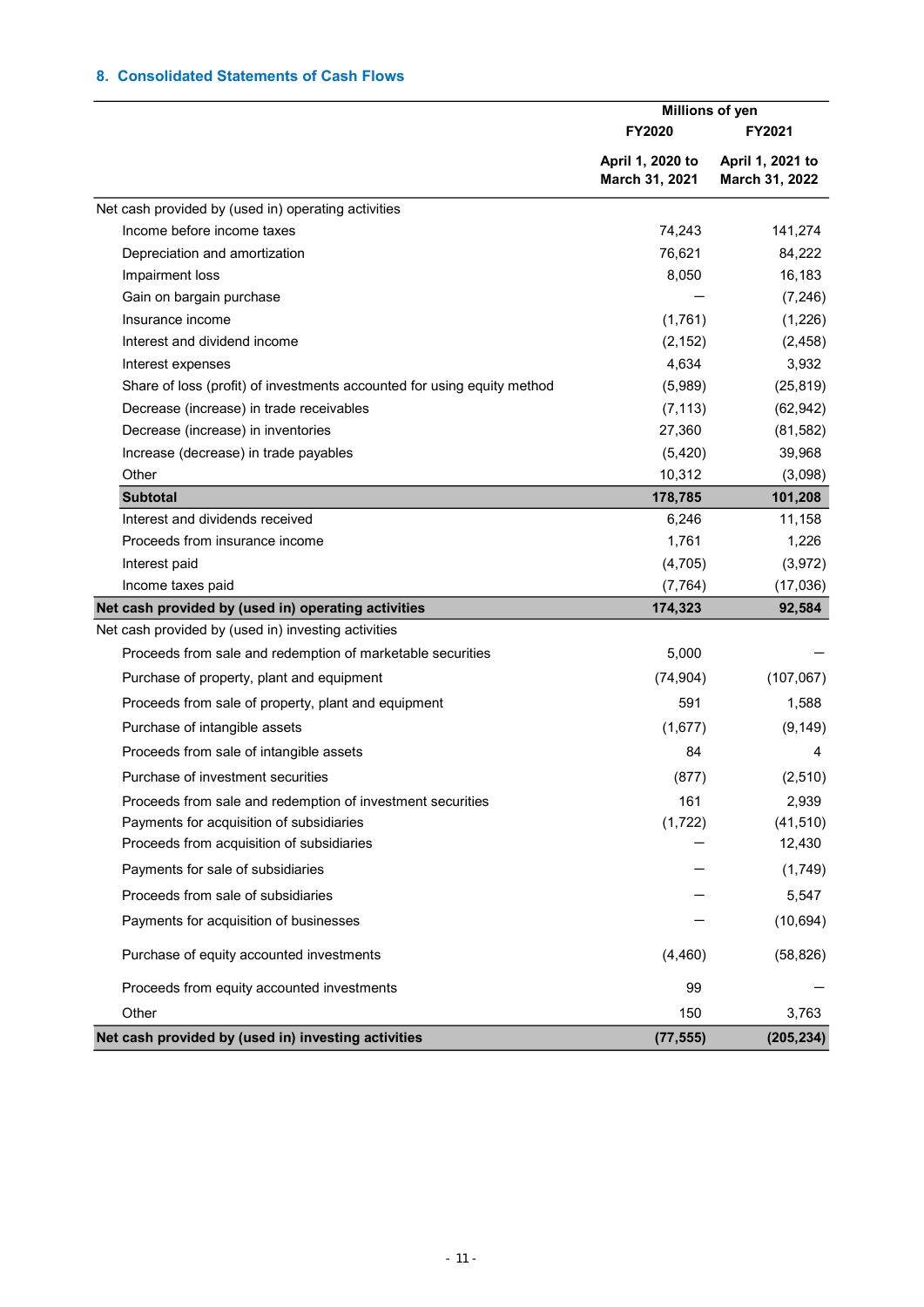|                                                                                         | Millions of yen  |                  |  |
|-----------------------------------------------------------------------------------------|------------------|------------------|--|
|                                                                                         | <b>FY2020</b>    | FY2021           |  |
|                                                                                         | April 1, 2020 to | April 1, 2021 to |  |
|                                                                                         | March 31, 2021   | March 31, 2022   |  |
| Net cash provided by (used in) financing activities                                     |                  |                  |  |
| Increase (decrease) in short-term borrowings                                            | (8, 498)         | 54,999           |  |
| Increase(decrease) in commercial papers                                                 | (10,000)         | 70,000           |  |
| Proceeds from long-term borrowings                                                      | 19,542           | 40,289           |  |
| Repayments of long-term borrowings                                                      | (42, 963)        | (45, 566)        |  |
| Proceeds from issuance of bonds                                                         | 15,000           | 35,000           |  |
| Redemption of bonds                                                                     | (10, 426)        | (10, 432)        |  |
| Repayments of lease liabilities                                                         | (8, 108)         | (9,637)          |  |
| Proceeds from sale of treasury stock                                                    | 3                | 6                |  |
| Purchase of treasury stock                                                              | (691)            | (10,037)         |  |
| Dividends paid                                                                          | (19, 349)        | (20, 527)        |  |
| Capital contribution from non-controlling interests                                     |                  | 1                |  |
| Dividends paid to non-controlling interests                                             | (6, 266)         | (5,617)          |  |
| Proceeds from sale of interests in subsidiaries to non-controlling interests            | 2,800            |                  |  |
| Payments for acquisition of interests in subsidiaries from non-controlling<br>interests |                  | (9,257)          |  |
| Net cash provided by (used in) financing activities                                     | (68, 956)        | 89,222           |  |
| Effect of exchange rate change on cash and cash equivalents                             | 3,604            | 8,593            |  |
| Net increase (decrease) in cash and cash equivalents                                    | 31,416           | (14, 835)        |  |
| Cash and cash equivalents at beginning of period                                        | 164,571          | 195,987          |  |
| Cash and cash equivalents at end of period                                              | 195,987          | 181,152          |  |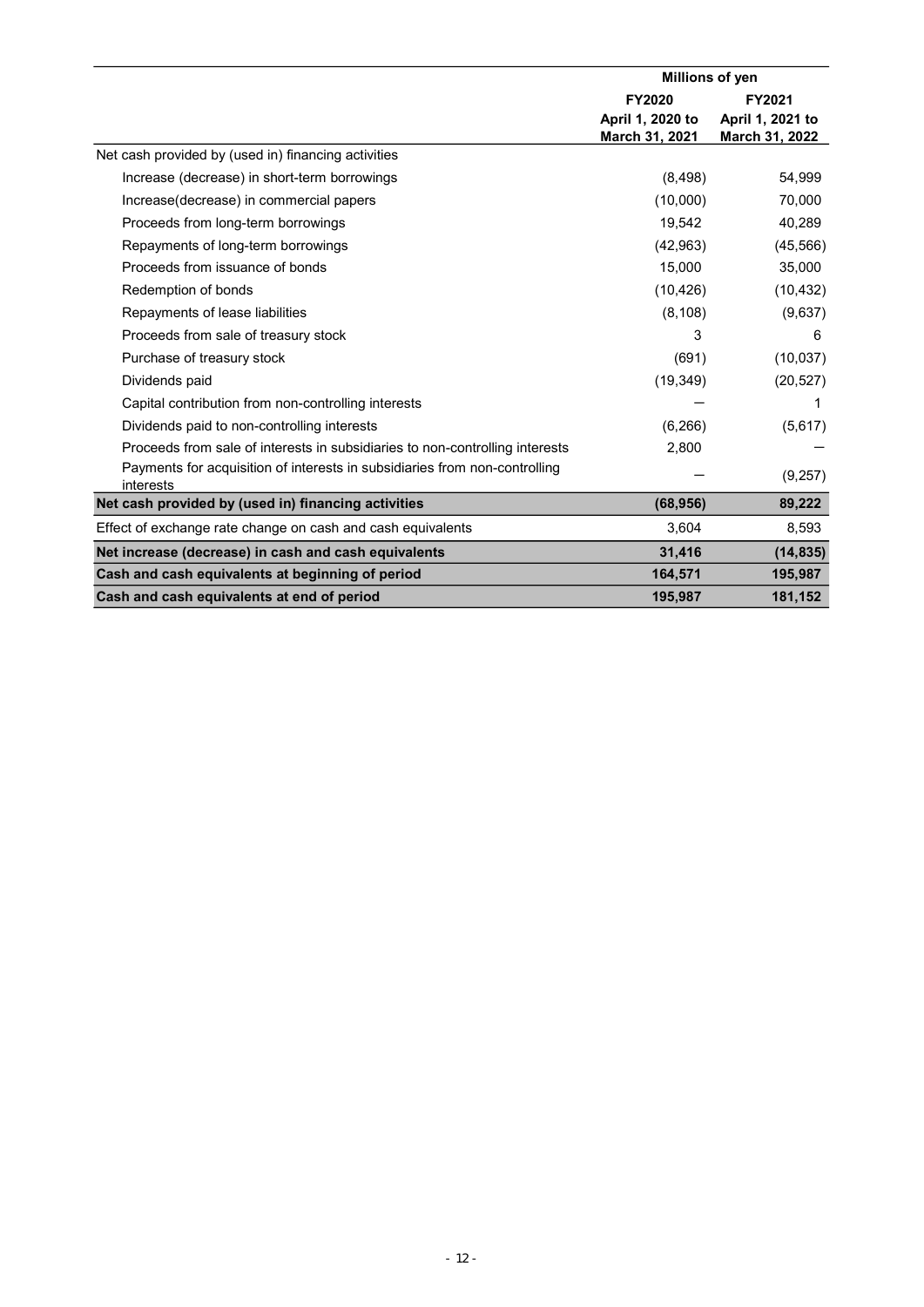#### 9. Segment Information

#### (1) Overview of Reportable Segments

The Group's business segments are components of the Group for which separate financial information is available and that are regularly reviewed by the Board of Directors (chief operating decision maker) to make decisions about management resources to be allocated to the segments and assess their performance.

The Group positions business sector distinguished by their products and services within its headquarters. Each business sector proposes comprehensive domestic and overseas strategies in addition to pursuing business expansion in its respective product and service area.

Comprehensively considering similarities such as the details of products and services and target markets, the four reportable segments (distinguished by products and services) that comprise the Group's operations without aggregating the business segments are: Mobility, Health Care, Food & Packaging, and Basic Materials. Business segments, which are not included in the reportable segments, are classified into "Others."

Major products manufactured and sold by business segments are as follows:

|                     | Segments           | <b>Major Products and Businesses</b>                                                                                                                                                                       |
|---------------------|--------------------|------------------------------------------------------------------------------------------------------------------------------------------------------------------------------------------------------------|
| Reportable Segments | Mobility           | Elastomers, performance compounds, functional polymers,<br>polypropylene compounds and comprehensive services<br>regarding to the development of automotive and industrial<br>products (Solution business) |
|                     | <b>Health Care</b> | Vision care materials, nonwoven fabrics, dental materials<br>and, personal care materials                                                                                                                  |
|                     | Food & Packaging   | Coating & engineering materials, performance films and<br>sheets and, agrochemical products                                                                                                                |
|                     | Basic Materials    | Ethylene, propylene, polyethylene, polypropylene,<br>catalysts, phenols, PTA, PET, polyurethane materials and,<br>industrial chemical products                                                             |
| <b>Others</b>       | Others             | Other related businesses, etc.                                                                                                                                                                             |

(2) Methods to Determine Sales Revenue, Income or Loss, Assets, and Others by Reportable Business Segment Income by reportable business segment is stated on a basis of operating income before special items, which is operating income excluding non-recurring items. Intersegment transaction pricing and transfer pricing are negotiated and determined based on prevailing market prices.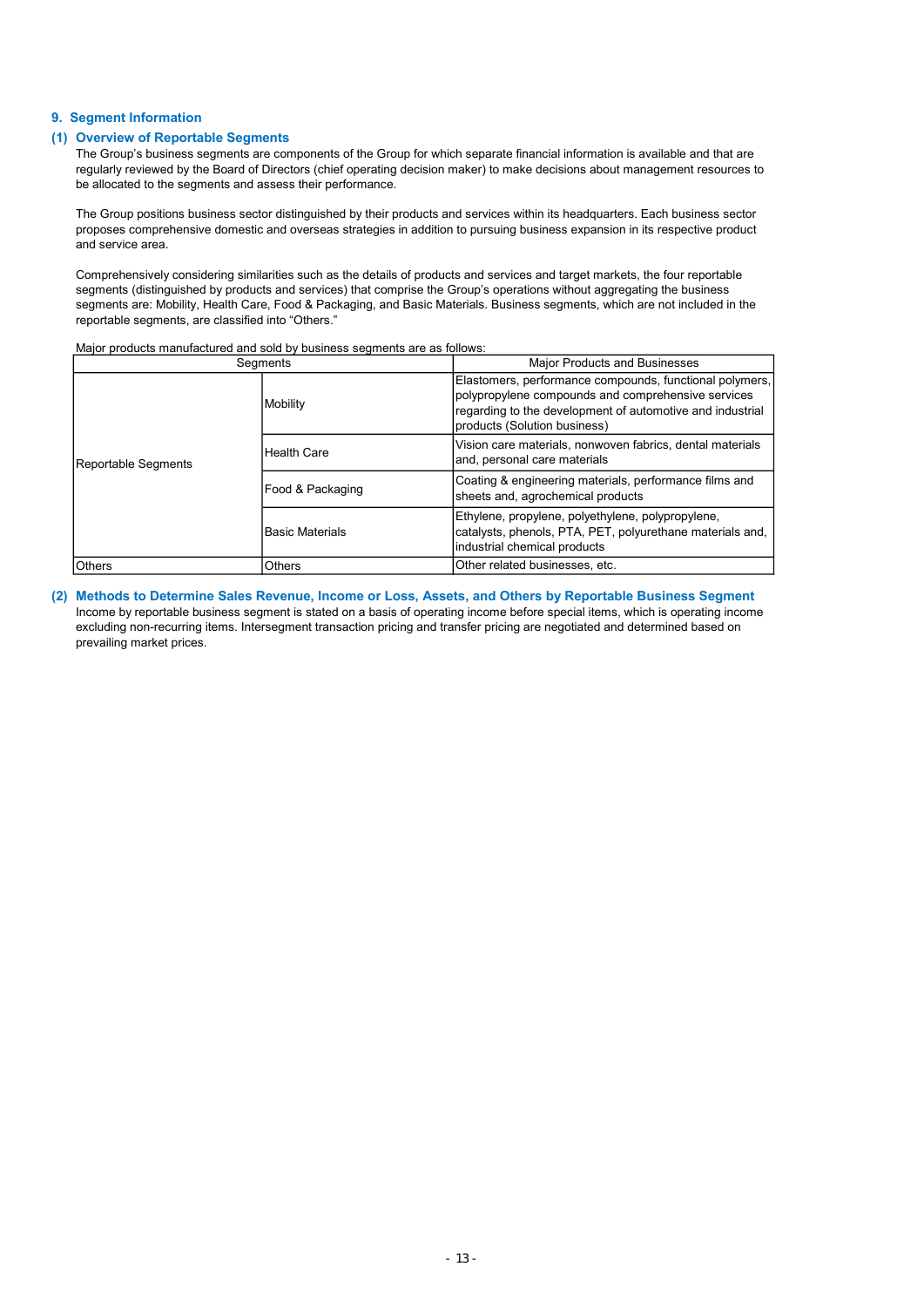#### (3) Information concerning Sales Revenue, Income or Loss, Assets, and Others by Reportable Business Segment<br>The previous fiscal vear (April 1, 2020 – March 31, 2021) The previous fiscal year (April 1, 2020 – March 31, 2021)

| Information concerning Sales Revenue, Income or Loss, Assets, and Others by Reportable Business Segment |                  |          |                |                    |                           |           |          |                  |                                                                                                                      |                       |
|---------------------------------------------------------------------------------------------------------|------------------|----------|----------------|--------------------|---------------------------|-----------|----------|------------------|----------------------------------------------------------------------------------------------------------------------|-----------------------|
| The previous fiscal year (April 1, 2020 - March 31, 2021)                                               |                  |          |                |                    |                           |           |          |                  | (Millions of yen)                                                                                                    |                       |
|                                                                                                         |                  |          |                | Reportable Segment |                           |           | Others   |                  | Adjustment                                                                                                           |                       |
|                                                                                                         |                  | Mobility | Health<br>Care | Food &             | Basic<br><b>Materials</b> | Total     | (Note 1) | Sum total        | (Note 2)                                                                                                             | Consolidated          |
| Sales revenue                                                                                           |                  |          |                | Packaging          |                           |           |          |                  |                                                                                                                      |                       |
| 1) To external customers                                                                                |                  | 315,480  | 143,933        | 197,700            | 541,382                   | 1,198,495 | 13,230   | 1,211,725        |                                                                                                                      | 1,211,725             |
| 2) Intersegment                                                                                         |                  | 9,104    | 2,496          | 2,224              | 54,061                    | 67,885    | 51,785   | 119,670          | (119, 670)                                                                                                           |                       |
| Total                                                                                                   |                  | 324,584  | 146,429        | 199,924            | 595,443                   | 1,266,380 |          | 65,015 1,331,395 |                                                                                                                      | $(119,670)$ 1,211,725 |
| Segment income                                                                                          |                  |          |                |                    |                           |           |          |                  |                                                                                                                      |                       |
| (Operating income before                                                                                |                  | 30,177   | 19,852         | 21,989             | 19,642                    | 91,660    | (1,045)  | 90,615           | (5, 475)                                                                                                             | 85,140                |
| special items)                                                                                          |                  |          |                |                    |                           |           |          |                  |                                                                                                                      |                       |
| Segment assets                                                                                          |                  | 346,837  | 199,251        | 253,218            | 606,146                   | 1,405,452 | 80,790   | 1,486,242        | 71,883                                                                                                               | 1,558,125             |
| Other items<br>Depreciation and                                                                         |                  |          |                |                    |                           |           |          |                  |                                                                                                                      |                       |
| amortization                                                                                            |                  | 17,463   | 10,991         | 10,419             | 32,245                    | 71,118    | 4,862    | 75,980           | 641                                                                                                                  | 76,621                |
| Share of profit of                                                                                      |                  |          |                |                    |                           |           |          |                  |                                                                                                                      |                       |
| investments accounted for                                                                               |                  | 1,999    | (175)          | 272                | 3,482                     | 5,578     |          | 5,578            | 411                                                                                                                  | 5,989                 |
| using equity method                                                                                     |                  |          |                |                    |                           |           |          |                  |                                                                                                                      |                       |
| Impairment loss                                                                                         |                  | 5,486    | 153            | 182                | 2,112                     | 7,933     |          | 7.933            | 117                                                                                                                  | 8,050                 |
| Investments accounted for                                                                               |                  |          |                |                    |                           |           |          |                  |                                                                                                                      |                       |
| using equity method                                                                                     |                  | 20,845   | 11,349         | 1,987              | 60,535                    | 94,716    | 2,793    | 97,509           | $\overline{\phantom{0}}$                                                                                             | 97,509                |
| Capital expenditures                                                                                    |                  |          |                |                    |                           |           |          |                  |                                                                                                                      |                       |
| (Note 3)                                                                                                |                  | 21,136   | 9,582          | 13,485             | 39,376                    | 83,579    | 9,156    | 92,735           | 435                                                                                                                  | 93,170                |
|                                                                                                         |                  |          |                |                    |                           |           |          |                  | 1. "Others" encompasses business segments not included in the reportable segments and includes other related         |                       |
| Notes:                                                                                                  | businesses, etc. |          |                |                    |                           |           |          |                  |                                                                                                                      |                       |
|                                                                                                         |                  |          |                |                    |                           |           |          |                  | 2. The negative 5,475 million in adjustments to segment income includes corporate expenses of negative 5,506 million |                       |
|                                                                                                         |                  |          |                |                    |                           |           |          |                  | not allocated to reportable segments and 31 million elimination of intersegment transactions. Corporate expenses     |                       |
|                                                                                                         |                  |          |                |                    |                           |           |          |                  | mainly comprise general & administrative expenses which are usually not attributed to segments and R&D expenses      |                       |

| Share of profit of<br>investments accounted for<br>using equity method |                  | 1,999                                                                                                                                                                                                                                                                                                                                                                                                                                                                                                                                                                                                                                                                                                                                                                                                                                                                                                                                                                                                                                                   | (175)            | 272                 | 3,482                     | 5,578                |                          | 5,578                | 411               | 5,989                  |
|------------------------------------------------------------------------|------------------|---------------------------------------------------------------------------------------------------------------------------------------------------------------------------------------------------------------------------------------------------------------------------------------------------------------------------------------------------------------------------------------------------------------------------------------------------------------------------------------------------------------------------------------------------------------------------------------------------------------------------------------------------------------------------------------------------------------------------------------------------------------------------------------------------------------------------------------------------------------------------------------------------------------------------------------------------------------------------------------------------------------------------------------------------------|------------------|---------------------|---------------------------|----------------------|--------------------------|----------------------|-------------------|------------------------|
| Impairment loss                                                        |                  | 5,486                                                                                                                                                                                                                                                                                                                                                                                                                                                                                                                                                                                                                                                                                                                                                                                                                                                                                                                                                                                                                                                   | 153              | 182                 | 2,112                     | 7,933                | $\overline{\phantom{0}}$ | 7,933                | 117               | 8,050                  |
| Investments accounted for<br>using equity method                       |                  | 20,845                                                                                                                                                                                                                                                                                                                                                                                                                                                                                                                                                                                                                                                                                                                                                                                                                                                                                                                                                                                                                                                  | 11,349           | 1,987               | 60,535                    | 94,716               | 2.793                    | 97.509               |                   | 97,509                 |
| Capital expenditures<br>(Note 3)                                       |                  | 21,136                                                                                                                                                                                                                                                                                                                                                                                                                                                                                                                                                                                                                                                                                                                                                                                                                                                                                                                                                                                                                                                  | 9,582            | 13,485              | 39,376                    | 83,579               | 9.156                    | 92.735               | 435               | 93.170                 |
| Notes:                                                                 | businesses, etc. | 1. "Others" encompasses business segments not included in the reportable segments and includes other related<br>2. The negative 5,475 million in adjustments to segment income includes corporate expenses of negative 5,506 million<br>not allocated to reportable segments and 31 million elimination of intersegment transactions. Corporate expenses<br>mainly comprise general & administrative expenses which are usually not attributed to segments and R&D expenses<br>for new business. The 71,883 million in adjustments to segment assets includes corporate assets of 230,719 million<br>not allocated to reportable segments and a negative 158,836 million elimination of intersegment transactions.<br>Corporate assets are mainly attributed to the Company's surplus management funds (cash and deposits), long-term<br>investment funds (investment securities), deferred tax assets and administrative departments.<br>3. Capital expenditure includes property, plant and equipment, intangible assets and investment property etc. |                  |                     |                           |                      |                          |                      |                   |                        |
| The fiscal year under review (April 1, 2021 - March 31, 2022)          |                  |                                                                                                                                                                                                                                                                                                                                                                                                                                                                                                                                                                                                                                                                                                                                                                                                                                                                                                                                                                                                                                                         |                  |                     |                           |                      |                          |                      | (Millions of yen) |                        |
|                                                                        |                  |                                                                                                                                                                                                                                                                                                                                                                                                                                                                                                                                                                                                                                                                                                                                                                                                                                                                                                                                                                                                                                                         |                  | Reportable Segment  |                           |                      | Others                   |                      | Adjustment        |                        |
|                                                                        |                  | Mobility                                                                                                                                                                                                                                                                                                                                                                                                                                                                                                                                                                                                                                                                                                                                                                                                                                                                                                                                                                                                                                                | Health<br>Care   | Food &<br>Packaging | Basic<br><b>Materials</b> | Total                | (Note 1)                 | Sum total            | (Note 2)          | Consolidated           |
| Sales revenue                                                          |                  |                                                                                                                                                                                                                                                                                                                                                                                                                                                                                                                                                                                                                                                                                                                                                                                                                                                                                                                                                                                                                                                         |                  |                     |                           |                      |                          |                      |                   |                        |
| 1) To external customers<br>2) Intersegment                            |                  | 411,622<br>10,664                                                                                                                                                                                                                                                                                                                                                                                                                                                                                                                                                                                                                                                                                                                                                                                                                                                                                                                                                                                                                                       | 164,544<br>3,012 | 235,167<br>1,999    | 786,330<br>85,470         | 1,597,663<br>101,145 | 15,025<br>64,966         | 1,612,688<br>166,111 | (166, 111)        | 1,612,688              |
| Total                                                                  |                  | 422,286                                                                                                                                                                                                                                                                                                                                                                                                                                                                                                                                                                                                                                                                                                                                                                                                                                                                                                                                                                                                                                                 | 167,556          | 237,166             | 871,800                   | 1,698,808            | 79,991                   | 1,778,799            |                   | $(166, 111)$ 1,612,688 |
| Segment income<br>(Operating income before<br>special items)           |                  | 49,015                                                                                                                                                                                                                                                                                                                                                                                                                                                                                                                                                                                                                                                                                                                                                                                                                                                                                                                                                                                                                                                  | 19,789           | 26,557              | 75,153                    | 170,514              | (1, 157)                 | 169,357              | (7, 542)          | 161,815                |
| Segment assets                                                         |                  | 433,732                                                                                                                                                                                                                                                                                                                                                                                                                                                                                                                                                                                                                                                                                                                                                                                                                                                                                                                                                                                                                                                 | 183,636          | 326,861             | 823,347                   | 1,767,576            |                          | 106,763 1,874,339    | 60,626            | 1,934,965              |
| Other items<br>Depreciation and<br>amortization                        |                  | 21,184                                                                                                                                                                                                                                                                                                                                                                                                                                                                                                                                                                                                                                                                                                                                                                                                                                                                                                                                                                                                                                                  | 10,709           | 11,395              | 34,643                    | 77,931               | 5,675                    | 83,606               | 616               | 84,222                 |
| Share of profit of<br>investments accounted for<br>using equity method |                  | 8,453                                                                                                                                                                                                                                                                                                                                                                                                                                                                                                                                                                                                                                                                                                                                                                                                                                                                                                                                                                                                                                                   | 684              | 1,172               | 14,754                    | 25,063               |                          | 25,063               | 756               | 25,819                 |
| Impairment loss                                                        |                  | 2,217                                                                                                                                                                                                                                                                                                                                                                                                                                                                                                                                                                                                                                                                                                                                                                                                                                                                                                                                                                                                                                                   | 167              | 215                 | 13,584                    | 16,183               |                          | 16,183               |                   | 16,183                 |
| Investments accounted for<br>using equity method                       |                  | 26,767                                                                                                                                                                                                                                                                                                                                                                                                                                                                                                                                                                                                                                                                                                                                                                                                                                                                                                                                                                                                                                                  | 12,168           | 1,857               | 71,119                    | 111,911              | 21,246                   | 133,157              |                   | 133,157                |
| Capital expenditures<br>(Note 3)                                       |                  | 33,229                                                                                                                                                                                                                                                                                                                                                                                                                                                                                                                                                                                                                                                                                                                                                                                                                                                                                                                                                                                                                                                  | 16,043           | 62,173              | 89,552                    | 200,997              | 5,518                    | 206,515              | 617               | 207,132                |
| Notes:                                                                 | businesses, etc. | 1. "Others" encompasses business segments not included in the reportable segments and includes other related<br>2. The negative 7,542 million in adjustments to segment income includes corporate expenses of negative 7,437 million<br>not allocated to reportable segments and negative 105 million elimination of intersegment transactions. Corporate<br>expenses mainly comprise general & administrative expenses which are usually not attributed to segments and R&D                                                                                                                                                                                                                                                                                                                                                                                                                                                                                                                                                                            |                  |                     |                           |                      |                          |                      |                   |                        |

2. The negative 7,542 million in adjustments to segment income includes corporate expenses of negative 7,437 million not allocated to reportable segments and negative 105 million elimination of intersegment transactions. Corporate expenses mainly comprise general & administrative expenses which are usually not attributed to segments and R&D expenses for new business. The 60,626 million in adjustments to segment assets includes corporate assets of 217,361 million not allocated to reportable segments and a negative 156,735 million elimination of intersegment transactions. Corporate assets are mainly attributed to the Company's surplus management funds (cash and deposits), long-term investment funds (investment securities), deferred tax assets and administrative departments. 3. Capital expenditure includes property, plant and equipment, intangible assets and investment property etc.